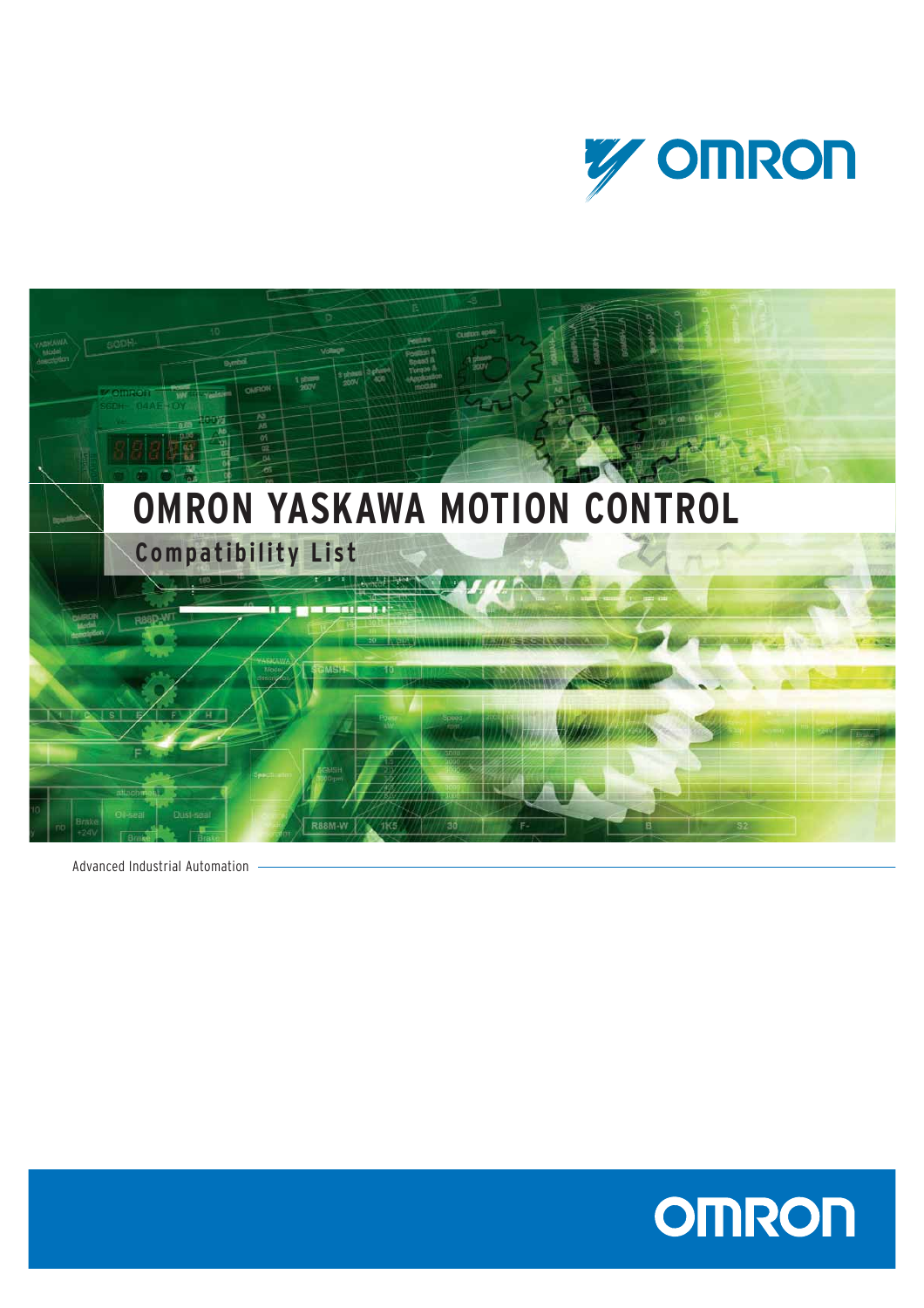- New **Omron Yaskawa Motion Control** products are referred as **"OYMC"**
- This guide provides a compatibility list between **Omron**, **Yaskawa** and the new **OYMC models**
- The model name for **Servo Motors and Drives** is made adding **-OY** at the end of the Yaskawa model name
- The model name for **Frequency Inverters** is made chaging the "C" on the Yaskawa models by a **"Z"**
- For any further information contact with your local **Omron sales office**

| <b>Compatibility List</b>                |                                |                       |                        |               |  |  |  |  |  |  |  |  |  |
|------------------------------------------|--------------------------------|-----------------------|------------------------|---------------|--|--|--|--|--|--|--|--|--|
| <b>Family Equivalence</b>                | <b>OMRON</b><br><b>YASKAWA</b> |                       | <b>OYMC</b>            |               |  |  |  |  |  |  |  |  |  |
| <b>Servo Systems</b>                     | <b>Omron Family</b>            | <b>Yaskawa Family</b> | <b>OYMC Family</b>     | <b>Pages</b>  |  |  |  |  |  |  |  |  |  |
| New family OYMC Brand                    | Omnuc W series Sigma II series |                       | <b>Sigma II Series</b> | $3 - 12,18$   |  |  |  |  |  |  |  |  |  |
| <b>INo OYMC brand for these families</b> | Omnuc U series                 | Sigma I series        | N/A                    |               |  |  |  |  |  |  |  |  |  |
|                                          | SmartStep                      | N/A                   | N/A                    |               |  |  |  |  |  |  |  |  |  |
| <b>Frequency Inverters</b>               | <b>Omron Family</b>            | Yaskawa Family        | <b>OYMC Family</b>     | Pages         |  |  |  |  |  |  |  |  |  |
|                                          | 3G3PV                          | E7                    | E7                     | $13 - 15,18$  |  |  |  |  |  |  |  |  |  |
| <b>INew families OYMC Brand</b>          | 3G3RV                          | F7                    | F7                     | $13, 16 - 18$ |  |  |  |  |  |  |  |  |  |
|                                          | 3G3JV                          | J7                    | N/A                    |               |  |  |  |  |  |  |  |  |  |
|                                          | 3G3MV                          | V <sub>7</sub>        | N/A                    |               |  |  |  |  |  |  |  |  |  |
| INo OYMC brand for these families        | 3G3FV                          | G <sub>5</sub>        | N/A                    |               |  |  |  |  |  |  |  |  |  |
|                                          | 3G3HV                          | P <sub>5</sub>        | N/A                    |               |  |  |  |  |  |  |  |  |  |

| <b>Outline of contents on the Compatibility List</b> |                                |                 |                        |                                  |                          |  |  |  |  |  |  |  |  |
|------------------------------------------------------|--------------------------------|-----------------|------------------------|----------------------------------|--------------------------|--|--|--|--|--|--|--|--|
|                                                      | <b>OMRON</b><br><b>YASKAWA</b> |                 | <b>OYMC</b>            |                                  |                          |  |  |  |  |  |  |  |  |
|                                                      |                                |                 |                        |                                  | <b>Cross</b>             |  |  |  |  |  |  |  |  |
| <b>Description</b>                                   | <b>OMRON</b>                   | <b>YASKAWA</b>  | <b>OYMC</b>            | <b>Selection</b><br><b>Table</b> | <b>Reference</b><br>List |  |  |  |  |  |  |  |  |
| Sigma II (W-Series) Servo System                     |                                |                 |                        |                                  |                          |  |  |  |  |  |  |  |  |
| Servo Motor. 3000 rpm (30-750W)                      | R88M-W 30 - S1-D               | SGMAH-          | SGMAH-<br>$-OY$        | Page 4                           | Pages 8-9                |  |  |  |  |  |  |  |  |
| Servo Motor Cube. 3000 rpm (100-1500W)               | R88M-WP 30 - S1-D              | <b>SGMPH-</b>   | <b>SGMPH-</b><br>$-OY$ | Page 4                           | Pages 8-9                |  |  |  |  |  |  |  |  |
| Servo Motor. 1500 rpm (0.45 -15kW)                   | R88M-W_15_-_                   | SGMGH-A         | SGMGH- A -OY           | Page 5                           | Pages 10-11              |  |  |  |  |  |  |  |  |
| Servo Motor. 1000 rpm (0.3 - 1.2kW)                  | R88M-W 10 -                    | SGMGH-B         | N/A                    | Page 5                           | $\sim$                   |  |  |  |  |  |  |  |  |
| Servo Motor. 3000 rpm (1 - 5kW)                      | <b>R88M-W K 30 - S2</b>        | <b>SGMSH-</b>   | <b>SGMSH-</b><br>$-OY$ | Page 5                           | Pages 10-11              |  |  |  |  |  |  |  |  |
| Servo Motor. 6000 rpm (1 - 4kW)                      | R88M-W 60 -                    | <b>SGMUH-</b>   | <b>SGMUH-</b><br>$-OY$ | Page 6                           | Pages 10-11              |  |  |  |  |  |  |  |  |
| Servo Drive                                          | <b>R88D-WT</b>                 | SGDH- -         | SGDH- - - OY           | Page 6                           | Page 7                   |  |  |  |  |  |  |  |  |
| E7 (PV) & F7(RV) Frequency Inverters                 |                                |                 |                        |                                  |                          |  |  |  |  |  |  |  |  |
| E7 / PV Frequency Inverter                           | 3G3PV-                         | CIMR-E7C__      | <b>CIMR-E7Z</b>        | Page 13                          | Pages 14-15              |  |  |  |  |  |  |  |  |
| F7 / RV Frequency Inverter                           | 3G3RV-                         | <b>CIMR-F7C</b> | <b>CIMR-F7Z</b>        | Page 13                          | Pages 16-17              |  |  |  |  |  |  |  |  |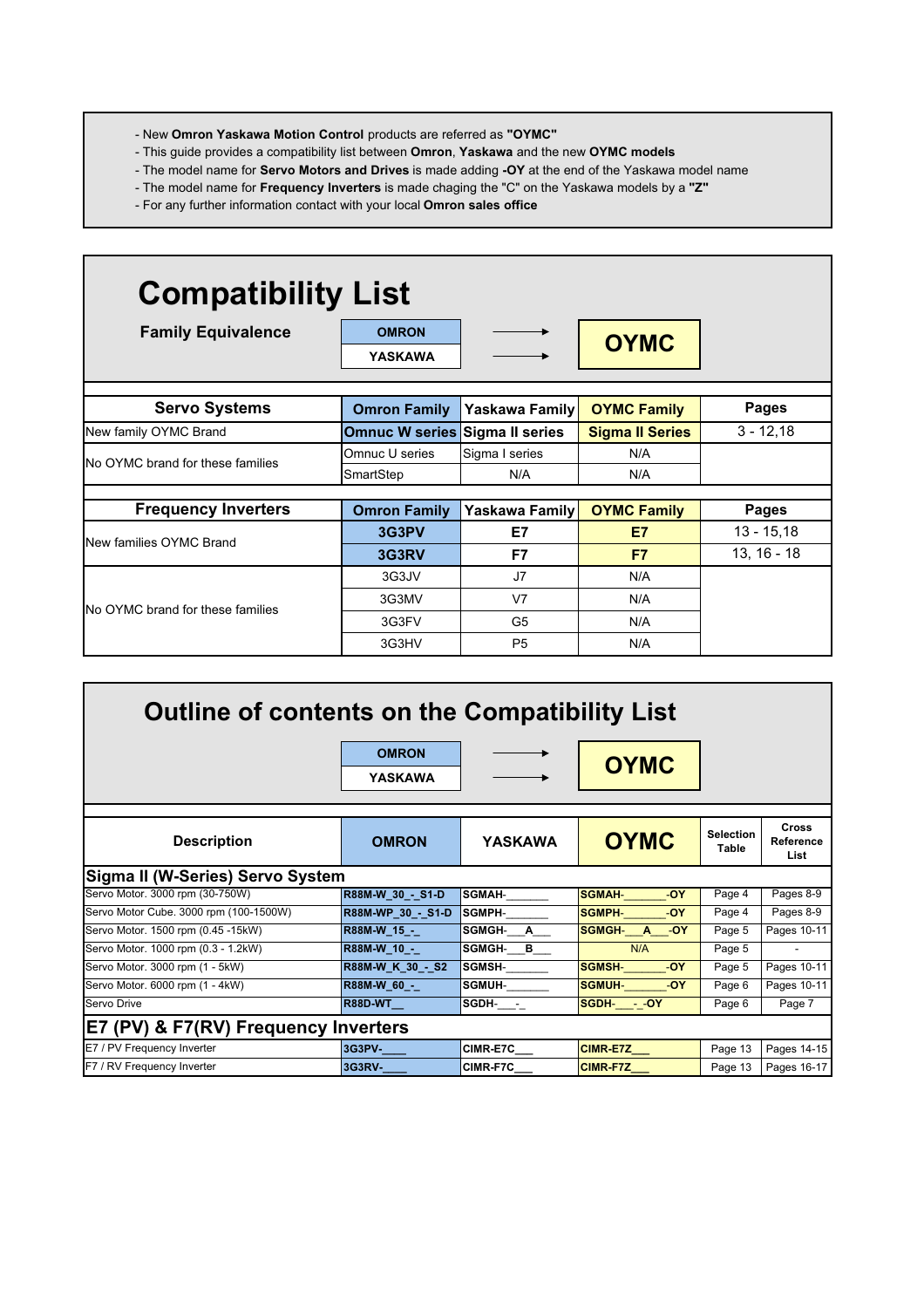

### **SGMAH- Sigma II Servo Motor. 3000 rpm (30-750W)**

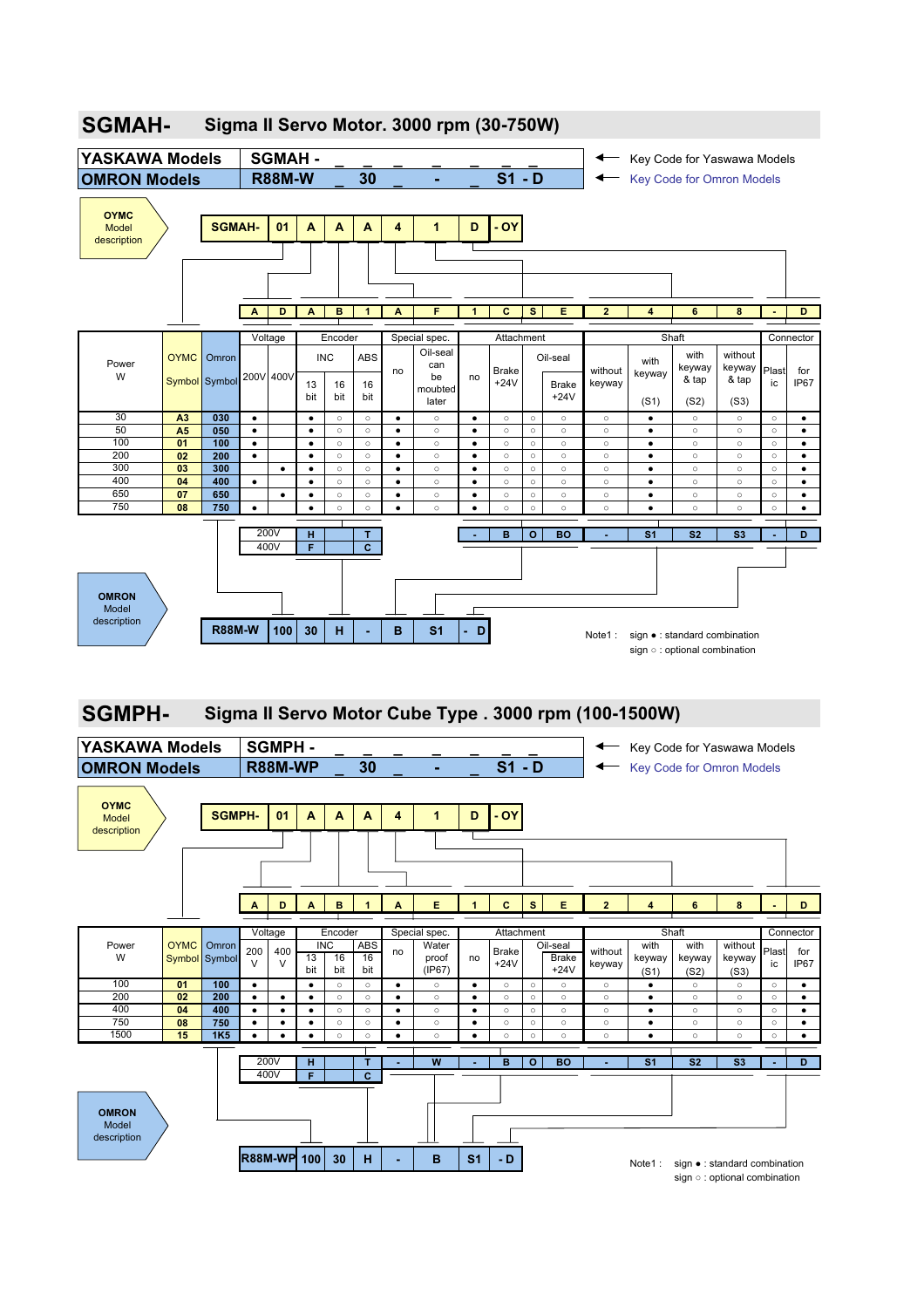

## **SGMGH- Sigma II Servo Motor. 1500/1000 rpm (0.3 - 15.0 kW)**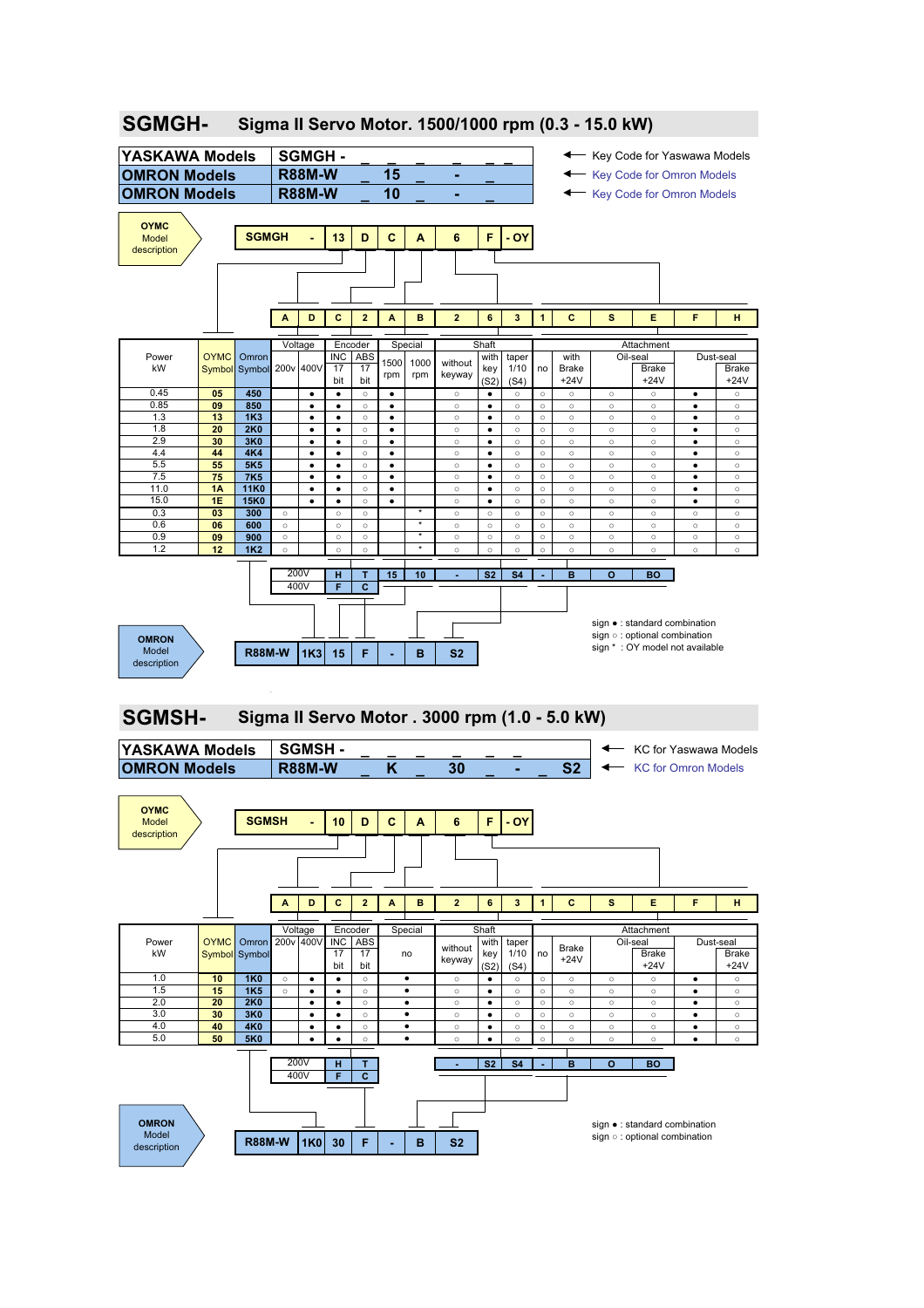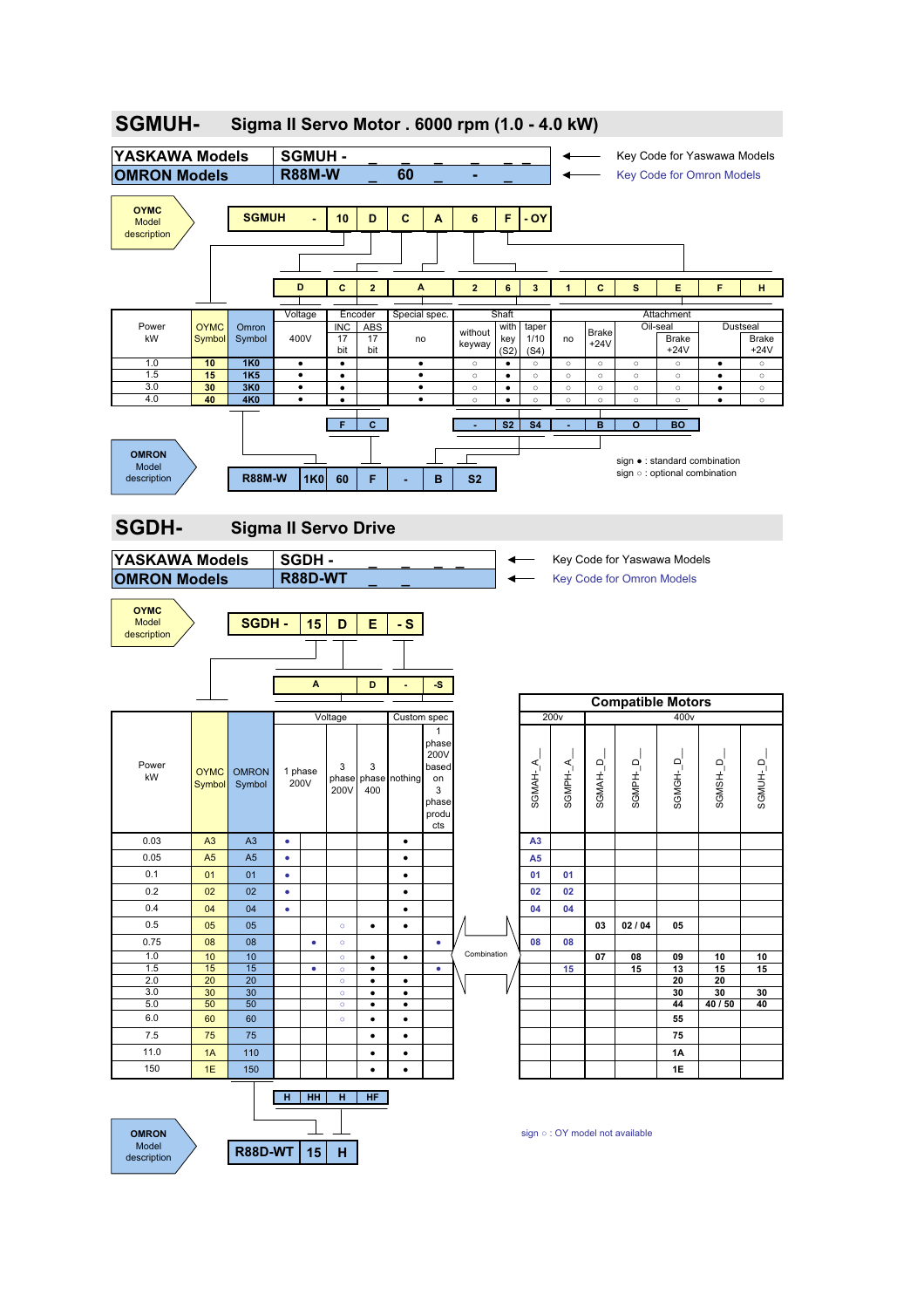### **SGDH OMRON**  $\rightarrow$  **OYMC Sigma II Servo Drive YASKAWACross Reference list Servo Drive Models Drive Characteristics EMC Filter OMRON YASKAWA OYMC 30 W** R88D-WTA3H SGDH-A3AE SGDH-A3AE-OY R88A-FIW104-SE **50 W** R88D-WTA5H SGDH-A5AE SGDH-A5AE-OY R88A-FIW104-SE **100 W** R88D-WT01H SGDH-01AE SGDH-01AE-OY R88A-FIW104-SE **1 phase 200 W** R88D-WT02H SGDH-02AE SGDH-02AE-OY R88A-FIW104-SE **200V 400 W** R88D-WT04H SGDH-04AE SGDH-04AE-OY R88A-FIW107-SE **750 W |** R88D-WT08HH | SGDH-08AE-S | SGDH-08AE-S-OY **|** | R88A-FIW115-SE **1500 W** R88D-WT15HH SGDH-15AE-S SGDH-15AE-S-OY R88A-FIW125-SE **0.5 kW** R88D-WT05HF SGDH-05DE SGDH-05DE-OY R88A-FIW4006-SE 1.0 kW R88D-WT10HF SGDH-10DE SGDH-10DE-OY R88A-FIW4006-SE<br>1.5 kW R88D-WT15HF SGDH-15DE SGDH-15DE-OY R88A-FIW4006-SE **1.5 kW** R88D-WT15HF SGDH-15DE SGDH-15DE-OY R88A-FIW4006-SE **2.0 kW** R88D-WT20HF SGDH-20DE SGDH-20DE-OY R88A-FIW4010-SE **3 phase 3.0 kW R88D-WT30HF SGDH-30DE SGDH-30DE-OY I R88A-FIW4010-SE 400 5.0 kW** R88D-WT50HF SGDH-50DE SGDH-50DE-OY R88A-FIW4020-SE **6.0 kW** R88D-WT60HF SGDH-60DE SGDH-60DE-OY R88A-FIW4030-SE **7.5 kW** R88D-WT75HF SGDH-75DE SGDH-75DE-OY R88A-FIW4030-SE **12.0 kW** R88A-FIW4055-SE **15.0 kW** R88D-WT150HF SGDH-1EDE SGDH-1EDE-OY | R88A-FIW4055-SE **Sigma II Accessories OMRON YASKAWA Cross Reference list Peripheral Cable Connectors OMRON Model YASKAWA Model** Analog Monitor Cable 1m (CN5) R88A-CMW001S DE 9404559 Computer Monitor Cable 2 m (CN3) R88A-CCW002P2 JJZSP-CMS02 Control I/O Connector (CN1) R88A-CNU11C JZSP-CKI 9 I/O Terminal Block (JUSP-TA50P includes cable 0.5m) XW2B-50G5 JUSP-TA50P Connector Terminal Block Cable 1m (CN1) **R88A-CTW001N** R88A-CTW001N **Encoder & Power cables OMRON Model YASKAWA Model** Encoder Cable IP67 for motors SGMAH/SGMPH (3 to 20 m) RESALL RESALG RESALT RESALCRWA0xxC-DE DP 9325256-xxG Encoder Cable IP67 for motors SGMGH/SGMSH/SGMUH 400V (3 to 20 m) R88A-CRWB0xxN-E JJZSP-CMP02-xxG

| <b>Peripheral Cable Connectors</b>                                                | <b>OMRON Model</b>  | YASKAWA Model     |
|-----------------------------------------------------------------------------------|---------------------|-------------------|
| Analog Monitor Cable 1m (CN5)                                                     | R88A-CMW001S        | DE 9404559        |
| Computer Monitor Cable 2 m (CN3)                                                  | R88A-CCW002P2       | JZSP-CMS02        |
| Control I/O Connector (CN1)                                                       | R88A-CNU11C         | JZSP-CKI9         |
| I/O Terminal Block (JUSP-TA50P includes cable 0.5m)                               | XW2B-50G5           | JUSP-TA50P        |
| Connector Terminal Block Cable 1m (CN1)                                           | R88A-CTW001N        |                   |
| <b>Encoder &amp; Power cables</b>                                                 | <b>OMRON Model</b>  | YASKAWA Model     |
| Encoder Cable IP67 for motors SGMAH/SGMPH (3 to 20 m)                             | R88A-CRWA0xxC-DE    | DP 9325256-xxG    |
| Encoder Cable IP67 for motors SGMGH/SGMSH/SGMUH 400V (3 to 20 m)                  | R88A-CRWB0xxN-E     | JZSP-CMP02-xxG    |
| Power Cable IP67 for motors SGMAH/SGMPH 30-750W, 200V (3 to 20 m)                 | R88A-CAWA0xxS-DE    | DP 9325252-xxG    |
| Power Cable IP67 with brake for motors SGMAH/SGMPH 30-750W, 200V (3 to 20 m)      | R88A-CAWA0xxB-DE    | DP 9325253-xxG    |
| Power Cable IP67 for motors SGMPH 1500W, 200V (3 to 20 m)                         | R88A-CAWB0xxS-DE    | DP 9325254-xxG    |
| Power Cable IP67 with brake for motors SGMPH 1500W, 200V (3 to 20 m)              | R88A-CAWB0xxB-DE    | DP 9325255-xxG    |
| Power Cable IP67 for motors SGMAH/SGMPH, 400V (3 to 20 m)                         | R88A-CAWK0xxS-DE    | JZSP-CMM20D15-xxG |
| Power Cable IP67 with brake for motors SGMAH/SGMPH, 400V (3 to 20 m)              | R88A-CAWK0xxB-DE    | JZSP-CMM30D15-xxG |
| Power Cable IP67 for motors SGMSH/SGMUH 1-2kW. SGMGH 0.45-1.3kW, 400V (3 to 20 m) | R88A-CAWC0xxS-E     | JZSP-CMM02D15-xxG |
| Power Cable IP67 for motors SGMSH/SGMUH 3-5kW. SGMGH 1.8-2.9kW, 400V (3 to 20 m)  | R88A-CAWD0xxS-E     | JZSP-CMM02D30-xxG |
| Power Cable IP67 for motors SGMGH 5.5kW, 400V (3 to 20 m)                         | R88A-CAWF0xxS-E     | JZSP-CMM02D55-xxG |
| Power Cable IP67 for motors SGMGH 4.4kW, 400V (3 to 20 m)                         | R88A-CAWG0xxS-E     | JZSP-CMM02D44-xxG |
| Power Cable IP67 for motors SGMGH 7.5-11kW, 400V (3 to 20 m)                      | R88A-CAWH0xxS-E     | JZSP-CMM02D1A-xxG |
| Power Cable IP67 for motors SGMGH 15kW, 400V (3 to 20 m)                          | R88A-CAWJ0xxS-E     | JZSP-CMM02D1E-xxG |
| Brake Cable IP67 for motors SGMGH/SGMSH/SGMUH 400V (3 to 20 m)                    | R88A-CAWC0xxB-E     | JZSP-CMM02BR-xxG  |
| <b>Parameter Unit</b>                                                             | <b>OMRON Model</b>  | YASKAWA Model     |
| Hand-held (with 1 -m cable)                                                       | R88A-PR02W          | JUSP-OP02A-2      |
| Parameter Unit Cable (2m)                                                         | <b>R88A-CCW002C</b> | JZSP-CMS00-3      |
| <b>External Regeneration Resistor Units</b>                                       | <b>OMRON Model</b>  | YASKAWA Model     |
| Resistance Unit for 6.0 kW and 7.5 kW, 400 V servo (880 W, 18 Ohm)                | R88A-RR88018        | JUSP-RA18         |
| Resistance Unit for 11 kW and 15 kW, 400 V servo (1760 W, 14.25 Ohm)              | R88A-RR1K814        | JUSP-RA19         |
| <b>Option Board</b>                                                               | <b>OMRON Model</b>  | YASKAWA Model     |
| Devicenet Communications board (including positioning features)                   | R88A-NCW152-DRT     | JUSP-NS300        |
| <b>Battery for absolute encoder</b>                                               | <b>OMRON Model</b>  | YASKAWA Model     |

To mount with servo up to 5 kW<br>To mount with servo 6 kW to 15 kW R88A-BAT02W R88A-BAT02W JZSP-BA01-1

 $\overline{10}$  mount with servo 6 kW to 15 kW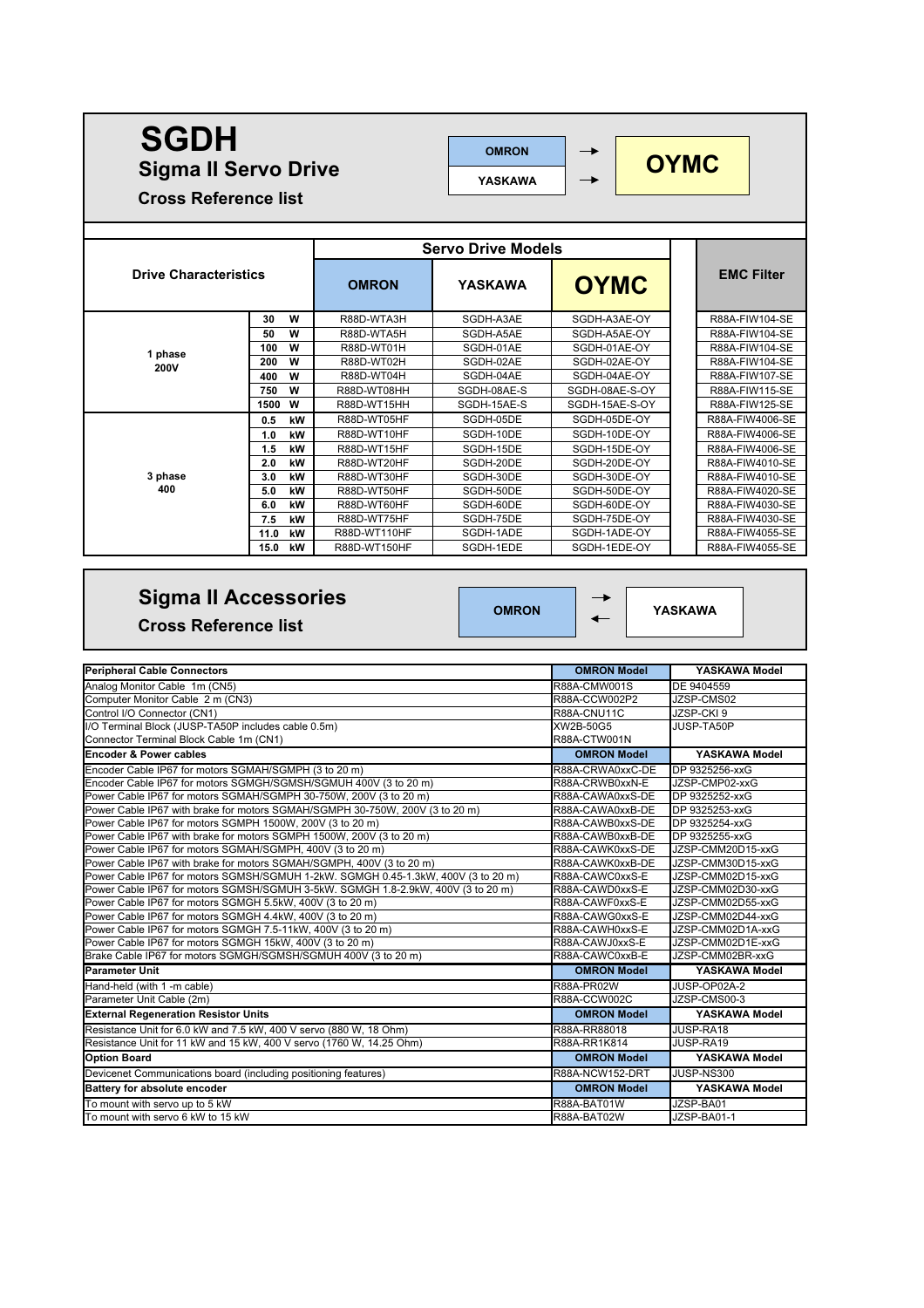

|                                          | <b>Motor Characteristics</b> |                     |                        |                         |                  |         |                  |                   |                |                         |                            |                |                               |           |                        |              |           |                        |
|------------------------------------------|------------------------------|---------------------|------------------------|-------------------------|------------------|---------|------------------|-------------------|----------------|-------------------------|----------------------------|----------------|-------------------------------|-----------|------------------------|--------------|-----------|------------------------|
|                                          |                              |                     |                        | Voltage                 |                  | Encoder |                  |                   | Shaft          |                         |                            |                | Special spec                  |           | attachment             |              | Connector |                        |
| <b>SGMAH</b>                             | Power<br>W                   | Torque<br><b>Nm</b> | v                      | 200 400<br>$\mathsf{v}$ | <b>INC</b><br>13 | 16      | <b>ABS</b><br>16 | without<br>keyway | with<br>keyway | with<br>keyway<br>& tap | without<br>keyway<br>& tap | no             | Oil seal<br>can be<br>mounted | no        | <b>Brake</b><br>$+24V$ | Oil<br>-seal | Plastic   | for<br><b>IP67</b>     |
| <b>Sigma II Servo Motor</b>              |                              |                     |                        |                         | bit              | bit I   | bit              |                   | (S1)           | (S2)                    | (S3)                       |                | later                         |           |                        |              |           |                        |
| 3000 rpm · 30-750W                       | 30                           | 0.096               | $\bullet$              |                         | $\bullet$        |         |                  |                   | $\bullet$      |                         |                            | $\bullet$      | Note 1                        | $\bullet$ |                        |              |           | $\bullet$              |
|                                          | 50                           | 0.159               | $\bullet$              |                         | $\bullet$        |         |                  |                   | $\bullet$      |                         |                            | $\bullet$      | Note 1                        | $\bullet$ |                        |              |           | $\bullet$              |
|                                          | 100                          | 0.318               | $\bullet$              |                         | $\bullet$        |         |                  |                   | $\bullet$      |                         |                            | $\bullet$      | Note 1                        | $\bullet$ |                        |              |           | $\bullet$              |
|                                          | 200                          | 0.637               | $\bullet$              |                         | $\bullet$        |         |                  |                   | $\bullet$      |                         |                            | $\bullet$      | Note 1                        | $\bullet$ |                        |              |           | $\bullet$              |
| <b>Cross Reference list</b>              | 400                          | 1.27                | $\bullet$              |                         | $\bullet$        |         |                  |                   | $\bullet$      |                         |                            | $\bullet$      | Note 1                        | $\bullet$ |                        |              |           | $\bullet$              |
|                                          | 750                          | 2.39                | $\bullet$              |                         | $\bullet$        |         |                  |                   | $\bullet$      |                         |                            | $\bullet$      | Note 1                        | $\bullet$ |                        |              |           | $\bullet$              |
| <b>OMRON</b><br><b>OYMC</b>              | 30                           | 0.096               | $\bullet$              |                         | $\bullet$        |         |                  |                   | $\bullet$      |                         |                            | $\bullet$      | Note 1                        |           | $\bullet$              |              |           | $\bullet$              |
| YASKAWA                                  | 50                           | 0.159               | $\bullet$              |                         | $\bullet$        |         |                  |                   | ٠              |                         |                            | $\bullet$      | Note 1                        |           | $\bullet$              |              |           | $\bullet$              |
|                                          | 100                          | 0.318               | $\bullet$              |                         | $\bullet$        |         |                  |                   | $\bullet$      |                         |                            | $\bullet$      | Note 1                        |           | $\bullet$              |              |           | $\bullet$              |
| Note 1: The shaft on Yaskawa motors      | 200                          | 0.637               | $\bullet$              |                         | $\bullet$        |         |                  |                   | $\bullet$      |                         |                            | $\bullet$      | Note 1                        |           | $\bullet$              |              |           | $\bullet$              |
| has some small differences.              | 400                          | 1.27                | $\bullet$              |                         | $\bullet$        |         |                  |                   | ٠              |                         |                            | $\bullet$      | Note 1                        |           | ٠                      |              |           | $\bullet$              |
| See drawings on page 12 for details      | 750                          | 2.39                | $\bullet$              |                         | $\bullet$        |         |                  |                   | ٠              |                         |                            | $\bullet$      | Note 1                        |           | ٠                      |              |           | $\bullet$              |
|                                          | 30                           | 0.096               | $\bullet$              |                         |                  |         | $\bullet$        |                   | $\bullet$      |                         |                            | $\bullet$      | Note 1                        | $\bullet$ |                        |              |           | $\bullet$              |
|                                          | 50                           | 0.159               | $\bullet$              |                         |                  |         | $\bullet$        |                   | $\bullet$      |                         |                            | $\bullet$      | Note 1                        | $\bullet$ |                        |              |           | $\bullet$              |
| <b>System combination</b>                | 100                          | 0.318               | $\bullet$              |                         |                  |         | $\bullet$        |                   | $\bullet$      |                         |                            | $\bullet$      | Note 1                        | $\bullet$ |                        |              |           | $\bullet$              |
|                                          | 200                          | 0.637               | $\bullet$              |                         |                  |         | $\bullet$        |                   | $\bullet$      |                         |                            | $\bullet$      | Note 1                        | $\bullet$ |                        |              |           | $\bullet$              |
| Servo Drive<br><b>EMC Filter</b>         | 400<br>750                   | 1.27                | $\bullet$              |                         |                  |         | $\bullet$        |                   | $\bullet$      |                         |                            | $\bullet$      | Note 1                        | $\bullet$ |                        |              |           | $\bullet$              |
| <b>Cables between Motor and Drive</b>    | 30                           | 2.39<br>0.096       | $\bullet$<br>$\bullet$ |                         |                  |         | $\bullet$        |                   | $\bullet$      |                         |                            | $\bullet$      | Note 1<br>Note 1              | $\bullet$ | $\bullet$              |              |           | $\bullet$<br>$\bullet$ |
| Please note that xx=03, 05, 10, 15 or 20 | 50                           | 0.159               | $\bullet$              |                         |                  |         | ٠<br>$\bullet$   |                   | ٠<br>$\bullet$ |                         |                            | ٠<br>$\bullet$ | Note 1                        |           | $\bullet$              |              |           | $\bullet$              |
| (refering to the cable length in meters) | 100                          | 0.318               | $\bullet$              |                         |                  |         | $\bullet$        |                   | $\bullet$      |                         |                            | $\bullet$      | Note 1                        |           | $\bullet$              |              |           | $\bullet$              |
|                                          | 200                          | 0.637               | $\bullet$              |                         |                  |         | $\bullet$        |                   | ٠              |                         |                            | $\bullet$      | Note 1                        |           | ٠                      |              |           | $\bullet$              |
|                                          | 400                          | 1.27                | $\bullet$              |                         |                  |         | $\bullet$        |                   | ٠              |                         |                            | $\bullet$      | Note 1                        |           | $\bullet$              |              |           | $\bullet$              |
|                                          | 750                          | 2.39                | $\bullet$              |                         |                  |         | $\bullet$        |                   | $\bullet$      |                         |                            | $\bullet$      | Note 1                        |           | ٠                      |              |           | $\bullet$              |
|                                          | 300                          | 0.955               |                        | $\bullet$               | $\bullet$        |         |                  |                   | $\bullet$      |                         |                            | $\bullet$      | Note 1                        | $\bullet$ |                        |              |           | $\bullet$              |
|                                          | 650                          | 2.07                |                        | $\bullet$               | $\bullet$        |         |                  |                   | $\bullet$      |                         |                            | $\bullet$      | Note 1                        | $\bullet$ |                        |              |           | $\bullet$              |
|                                          | 300                          | 0.955               |                        | $\bullet$               | $\bullet$        |         |                  |                   | $\bullet$      |                         |                            | $\bullet$      | Note 1                        |           | $\bullet$              |              |           | $\bullet$              |
|                                          | 650                          | 2.07                |                        | $\bullet$               | $\bullet$        |         |                  |                   | $\bullet$      |                         |                            | $\bullet$      | Note 1                        |           | $\bullet$              |              |           | $\bullet$              |
|                                          | 300                          | 0.955               |                        | $\bullet$               |                  |         | $\bullet$        |                   | $\bullet$      |                         |                            | $\bullet$      | Note 1                        | $\bullet$ |                        |              |           | $\bullet$              |
|                                          | 650                          | 2.07                |                        | $\bullet$               |                  |         | $\bullet$        |                   | $\bullet$      |                         |                            | $\bullet$      | Note 1                        | $\bullet$ |                        |              |           | $\bullet$              |
|                                          | 300                          | 0.955               |                        | $\bullet$               |                  |         | ٠                |                   | ٠              |                         |                            | $\bullet$      | Note 1                        |           | ٠                      |              |           | $\bullet$              |
|                                          | 650                          | 2.07                |                        | $\bullet$               |                  |         | $\bullet$        |                   | $\bullet$      |                         |                            | ٠              | Note 1                        |           | ٠                      |              |           | $\bullet$              |



# **System combination**

|                                                            | <b>Motor Characteristics</b> |                     |                        |                         |                        |             |                        |                   |                        |                         |                            |           |                        |                   |        |               |                        |
|------------------------------------------------------------|------------------------------|---------------------|------------------------|-------------------------|------------------------|-------------|------------------------|-------------------|------------------------|-------------------------|----------------------------|-----------|------------------------|-------------------|--------|---------------|------------------------|
|                                                            |                              |                     |                        | Voltage                 |                        | Encoder     |                        |                   | Shaft                  |                         |                            |           |                        | <b>Attachment</b> |        | Connector     |                        |
| <b>SGMPH</b>                                               | Power<br>W                   | Torque<br><b>Nm</b> | $\mathsf{v}$           | 200 400<br>$\mathsf{v}$ | <b>INC</b>             | $13$ 16     | ABS<br>16              | without<br>keyway | with<br>keyway         | with<br>keyway<br>& tap | without<br>keyway<br>& tap | no        | <b>Brake</b><br>$+24V$ | Oil<br>-seal      | Water  | proof Plastic | for<br><b>IP67</b>     |
| <b>Sigma II Servo Motor</b>                                |                              |                     |                        |                         |                        | bit bit bit |                        |                   | (S1)                   | (S2)                    | (S3)                       |           |                        |                   | (IP67) |               |                        |
| <b>Cube Type</b>                                           | 100                          | 0.318               | $\bullet$              |                         | $\bullet$              |             |                        |                   | $\bullet$              |                         |                            | $\bullet$ |                        |                   |        |               | $\bullet$              |
|                                                            | 200                          | 0.637               | $\bullet$              |                         | $\bullet$              |             |                        |                   | $\bullet$              |                         |                            | $\bullet$ |                        |                   |        |               | $\bullet$              |
| 3000 rpm · 100-1500W                                       | 400                          | 1.27                | $\bullet$              |                         | $\bullet$              |             |                        |                   | $\bullet$              |                         |                            | $\bullet$ |                        |                   |        |               | $\bullet$              |
|                                                            | 750                          | 2.39                | $\bullet$              |                         | $\bullet$              |             |                        |                   | $\bullet$              |                         |                            | $\bullet$ |                        |                   |        |               | $\bullet$              |
|                                                            | 1500                         | 4.77                | $\bullet$              |                         | $\bullet$<br>$\bullet$ |             |                        |                   | $\bullet$              |                         |                            | $\bullet$ |                        |                   |        |               | $\bullet$              |
|                                                            | 100<br>200                   | 0.318<br>0.637      | $\bullet$<br>$\bullet$ |                         | $\bullet$              |             |                        |                   | ٠<br>$\bullet$         |                         |                            |           | $\bullet$<br>$\bullet$ |                   |        |               | $\bullet$<br>$\bullet$ |
| <b>Cross Reference list</b>                                | 400                          | 1.27                | $\bullet$              |                         | $\bullet$              |             |                        |                   | $\bullet$              |                         |                            |           | $\bullet$              |                   |        |               | $\bullet$              |
|                                                            | 750                          | 2.39                | $\bullet$              |                         | $\bullet$              |             |                        |                   | ٠                      |                         |                            |           | $\bullet$              |                   |        |               | $\bullet$              |
| <b>OMRON</b><br><b>OYMC</b>                                | 1500                         | 4.77                | $\bullet$              |                         | ٠                      |             |                        |                   | ٠                      |                         |                            |           | $\bullet$              |                   |        |               | $\bullet$              |
| $\rightarrow$<br>YASKAWA                                   | 100                          | 0.318               | $\bullet$              |                         |                        |             | $\bullet$              |                   | $\bullet$              |                         |                            | $\bullet$ |                        |                   |        |               | $\bullet$              |
|                                                            | 200                          | 0.637               | $\bullet$              |                         |                        |             | $\bullet$              |                   | $\bullet$              |                         |                            | $\bullet$ |                        |                   |        |               | $\bullet$              |
|                                                            | 400                          | 1.27                | $\bullet$              |                         |                        |             | $\bullet$              |                   | $\bullet$              |                         |                            | $\bullet$ |                        |                   |        |               | $\bullet$              |
|                                                            | 750                          | 2.39                | $\bullet$              |                         |                        |             | $\bullet$              |                   | $\bullet$              |                         |                            | $\bullet$ |                        |                   |        |               | $\bullet$              |
| <b>System combination</b>                                  | 1500                         | 4.77                | $\bullet$              |                         |                        |             | $\bullet$              |                   | $\bullet$              |                         |                            | $\bullet$ |                        |                   |        |               | $\bullet$              |
| <b>Servo Drive</b>                                         | 100                          | 0.318               | $\bullet$              |                         |                        |             | $\bullet$              |                   | $\bullet$              |                         |                            |           | $\bullet$              |                   |        |               | $\bullet$              |
| <b>EMC Filter</b><br><b>Cables between Motor and Drive</b> | 200                          | 0.637               | $\bullet$              |                         |                        |             | $\bullet$              |                   | $\bullet$              |                         |                            |           | $\bullet$              |                   |        |               | $\bullet$              |
| Please note that xx=03, 05, 10, 15 or 20                   | 400<br>750                   | 1.27<br>2.39        | $\bullet$              |                         |                        |             | $\bullet$              |                   | $\bullet$<br>$\bullet$ |                         |                            |           | $\bullet$              |                   |        |               | $\bullet$              |
| (refering to the cable length in meters)                   | 1500                         | 4.77                | $\bullet$<br>$\bullet$ |                         |                        |             | $\bullet$<br>$\bullet$ |                   | $\bullet$              |                         |                            |           | $\bullet$<br>$\bullet$ |                   |        |               | $\bullet$<br>$\bullet$ |
|                                                            | 200                          | 0.637               |                        | $\bullet$               | $\bullet$              |             |                        |                   | $\bullet$              |                         |                            | $\bullet$ |                        |                   |        |               | $\bullet$              |
|                                                            | 400                          | 1.27                |                        | $\bullet$               | $\bullet$              |             |                        |                   | $\bullet$              |                         |                            | $\bullet$ |                        |                   |        |               | $\bullet$              |
|                                                            | 750                          | 2.39                |                        | $\bullet$               | $\bullet$              |             |                        |                   | $\bullet$              |                         |                            | $\bullet$ |                        |                   |        |               | $\bullet$              |
|                                                            | 1500                         | 4.77                |                        | $\bullet$               | $\bullet$              |             |                        |                   | $\bullet$              |                         |                            | $\bullet$ |                        |                   |        |               | $\bullet$              |
|                                                            | 200                          | 0.637               |                        | $\bullet$               | $\bullet$              |             |                        |                   | $\bullet$              |                         |                            |           | $\bullet$              |                   |        |               | $\bullet$              |
|                                                            | 400                          | 1.27                |                        | $\bullet$               | $\bullet$              |             |                        |                   | $\bullet$              |                         |                            |           | $\bullet$              |                   |        |               | $\bullet$              |
|                                                            | 750                          | 2.39                |                        | $\bullet$               | $\bullet$              |             |                        |                   | $\bullet$              |                         |                            |           | $\bullet$              |                   |        |               | $\bullet$              |
|                                                            | 1500                         | 4.77                |                        | $\bullet$               | $\bullet$              |             |                        |                   | $\bullet$              |                         |                            |           | $\bullet$              |                   |        |               | $\bullet$              |
|                                                            | 200                          | 0.637               |                        | $\bullet$               |                        |             | $\bullet$              |                   | $\bullet$              |                         |                            | $\bullet$ |                        |                   |        |               | $\bullet$              |
|                                                            | 400                          | 1.27                |                        | $\bullet$               |                        |             | $\bullet$              |                   | $\bullet$              |                         |                            | $\bullet$ |                        |                   |        |               | $\bullet$              |
|                                                            | 750<br>1500                  | 2.39<br>4.77        |                        | $\bullet$               |                        |             | $\bullet$              |                   | $\bullet$              |                         |                            | $\bullet$ |                        |                   |        |               | $\bullet$              |
|                                                            | 200                          | 0.637               |                        | $\bullet$<br>$\bullet$  |                        |             | $\bullet$<br>$\bullet$ |                   | $\bullet$<br>$\bullet$ |                         |                            | $\bullet$ | $\bullet$              |                   |        |               | $\bullet$<br>$\bullet$ |
|                                                            | 400                          | 1.27                |                        | $\bullet$               |                        |             | $\bullet$              |                   | $\bullet$              |                         |                            |           | $\bullet$              |                   |        |               | $\bullet$              |
|                                                            | 750                          | 2.39                |                        | $\bullet$               |                        |             | $\bullet$              |                   | ٠                      |                         |                            |           | $\bullet$              |                   |        |               | $\bullet$              |
|                                                            | 1500                         | 4.77                |                        | $\bullet$               |                        |             | $\bullet$              |                   | $\bullet$              |                         |                            |           | $\bullet$              |                   |        |               | $\bullet$              |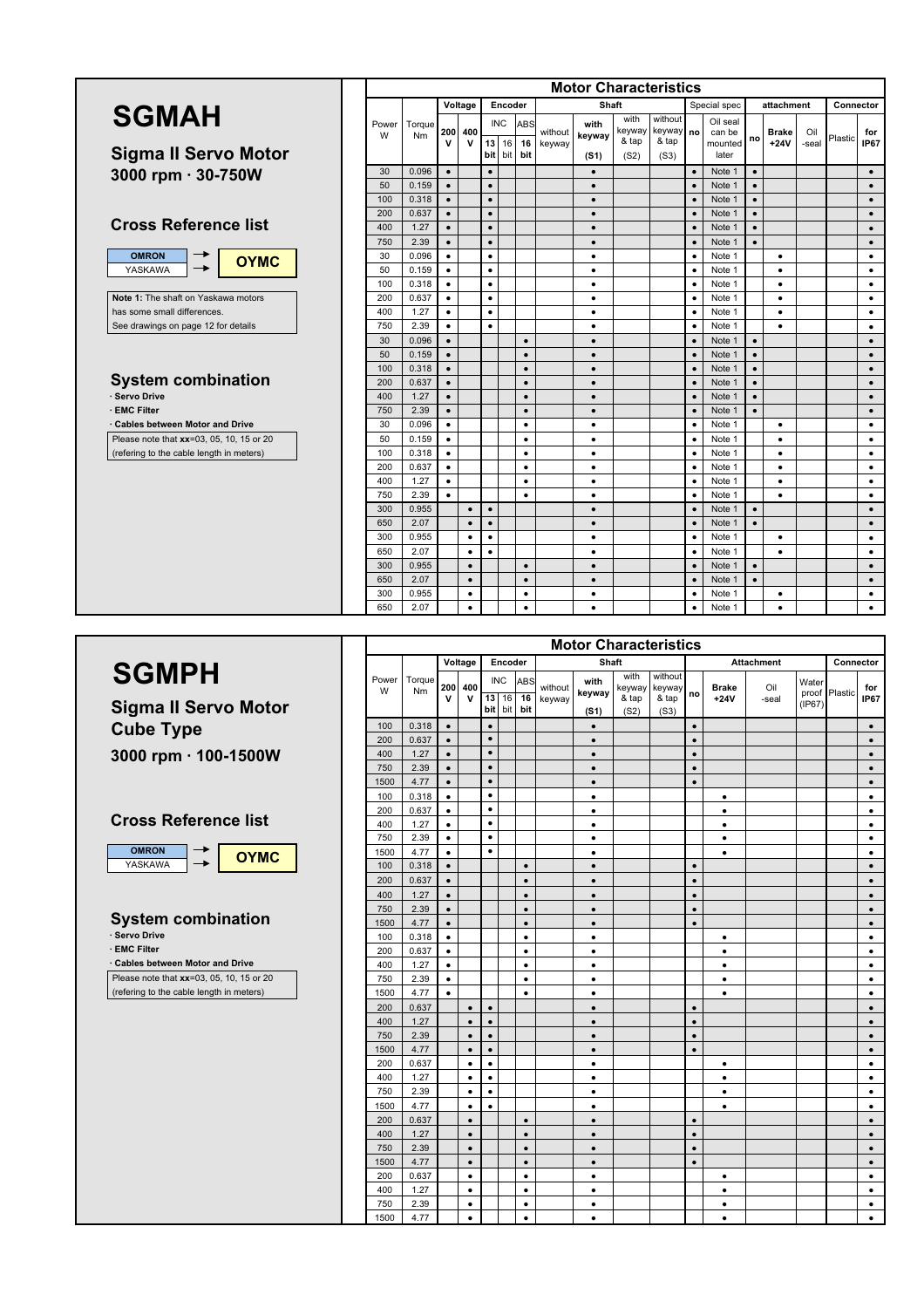|                    | <b>Motor Model Equivalence</b> |                    | <b>System Combination</b> |                       |                      |                                       |  |  |
|--------------------|--------------------------------|--------------------|---------------------------|-----------------------|----------------------|---------------------------------------|--|--|
|                    |                                |                    |                           |                       |                      | <b>Cables between Motor and Drive</b> |  |  |
| <b>OMRON</b>       | <b>YASKAWA</b><br>(See Note 1) | <b>OYMC</b>        | <b>Servo Drive</b>        | <b>EMC Filter</b>     | <b>Encoder Cable</b> | Power cable                           |  |  |
| R88M-W03030H-S1-D  | SGMAH-A3AAF41D                 | SGMAH-A3AAA41D-OY  | SGDH-A3AE-OY              |                       |                      |                                       |  |  |
| R88M-W05030H-S1-D  | SGMAH-A5AAF41D                 | SGMAH-A5AAA41D-OY  | SGDH-A5AE-OY              | R88A-FIW104-SE        |                      |                                       |  |  |
| R88M-W10030H-S1-D  | SGMAH-01AAF41D                 | SGMAH-01AAA41D-OY  | SGDH-01AE-OY              |                       | R88A-CRWA0xxC-DE     | R88A-CAWA0xxS-DE                      |  |  |
| R88M-W20030H-S1-D  | SGMAH-02AAF41D                 | SGMAH-02AAA41D-OY  | SGDH-02AE-OY              |                       |                      |                                       |  |  |
| R88M-W40030H-S1-D  | SGMAH-04AAF41D                 | SGMAH-04AAA41D-OY  | SGDH-04AE-OY              | R88A-FIW107-SE        |                      |                                       |  |  |
| R88M-W75030H-S1-D  | SGMAH-08AAF41D                 | SGMAH-08AAA41D-OY  | SGDH-08AE-S-OY            | R88A-FIW115-SE        |                      |                                       |  |  |
| R88M-W03030H-BS1-D | SGMAH-A3AAF4CD                 | SGMAH-A3AAA4CD-OY  | SGDH-A3AE-OY              |                       |                      |                                       |  |  |
| R88M-W05030H-BS1-D | SGMAH-A5AAF4CD                 | SGMAH-A5AAA4CD -OY | SGDH-A5AE-OY              |                       |                      |                                       |  |  |
| R88M-W10030H-BS1-D | SGMAH-01AAF4CD                 | SGMAH-01AAA4CD-OY  | SGDH-01AE-OY              | R88A-FIW104-SE        | R88A-CRWA0xxC-DE     | R88A-CAWA0xxB-DE                      |  |  |
| R88M-W20030H-BS1-D | SGMAH-02AAF4CD                 | SGMAH-02AAA4CD-OY  | SGDH-02AE-OY              |                       |                      |                                       |  |  |
| R88M-W40030H-BS1-D | SGMAH-04AAF4CD                 | SGMAH-04AAA4CD -OY | SGDH-04AE-OY              | R88A-FIW107-SE        |                      |                                       |  |  |
| R88M-W75030H-BS1-D | SGMAH-08AAF4CD                 | SGMAH-08AAA4CD -OY | SGDH-08AE-S-OY            | R88A-FIW115-SE        |                      |                                       |  |  |
| R88M-W03030T-S1-D  | SGMAH-A3A1F41D                 | SGMAH-A3A1A41D-OY  | SGDH-A3AE-OY              |                       |                      |                                       |  |  |
| R88M-W05030T-S1-D  | SGMAH-A5A1F41D                 | SGMAH-A5A1A41D-OY  | SGDH-A5AE-OY              | R88A-FIW104-SE        |                      |                                       |  |  |
| R88M-W10030T-S1-D  | SGMAH-01A1F41D                 | SGMAH-01A1A41D-OY  | SGDH-01AE-OY              |                       | R88A-CRWA0xxC-DE     | R88A-CAWA0xxS-DE                      |  |  |
| R88M-W20030T-S1-D  | SGMAH-02A1F41D                 | SGMAH-02A1A41D-OY  | SGDH-02AE-OY              |                       |                      |                                       |  |  |
| R88M-W40030T-S1-D  | SGMAH-04A1F41D                 | SGMAH-04A1A41D-OY  | SGDH-04AE-OY              | <b>R88A-FIW107-SE</b> |                      |                                       |  |  |
| R88M-W75030T-S1-D  | SGMAH-08A1F41D                 | SGMAH-08A1A41D-OY  | SGDH-08AE-S-OY            | R88A-FIW115-SE        |                      |                                       |  |  |
| R88M-W03030T-BS1-D | SGMAH-A3A1F4CD                 | SGMAH-A3A1A4CD-OY  | SGDH-A3AE-OY              |                       |                      |                                       |  |  |
| R88M-W05030T-BS1-D | SGMAH-A5A1F4CD                 | SGMAH-A5A1A4CD-OY  | SGDH-A5AE-OY              | R88A-FIW104-SE        |                      |                                       |  |  |
| R88M-W10030T-BS1-D | SGMAH-01A1F4CD                 | SGMAH-01A1A4CD-OY  | SGDH-01AE-OY              |                       | R88A-CRWA0xxC-DE     | R88A-CAWA0xxB-DE                      |  |  |
| R88M-W20030T-BS1-D | SGMAH-02A1F4CD                 | SGMAH-02A1A4CD-OY  | SGDH-02AE-OY              |                       |                      |                                       |  |  |
| R88M-W40030T-BS1-D | SGMAH-04A1F4CD                 | SGMAH-04A1A4CD-OY  | SGDH-04AE-OY              | R88A-FIW107-SE        |                      |                                       |  |  |
| R88M-W75030T-BS1-D | SGMAH-08A1F4CD                 | SGMAH-08A1A4CD -OY | SGDH-08AE-S-OY            | R88A-FIW115-SE        |                      |                                       |  |  |
| R88M-W30030F-S1-D  | SGMAH-03DAF41D                 | SGMAH-03DAA41D-OY  | SGDH-05DE-OY              | R88A-FIW4006-SE       | R88A-CRWA0xxC-DE     | R88A-CAWK0xxS-DE                      |  |  |
| R88M-W65030F-S1-D  | SGMAH-07DAF41D                 | SGMAH-07DAA41D-OY  | SGDH-10DE-OY              |                       |                      |                                       |  |  |
| R88M-W30030F-BS1-D | SGMAH-03DAF4CD                 | SGMAH-03DAA4CD-OY  | SGDH-05DE-OY              | R88A-FIW4006-SE       | R88A-CRWA0xxC-DE     | R88A-CAWK0xxB-DE                      |  |  |
| R88M-W65030F-BS1-D | SGMAH-07DAF4CD                 | SGMAH-07DAA4CD-OY  | SGDH-10DE-OY              |                       |                      |                                       |  |  |
| R88M-W30030C-S1-D  | SGMAH-03D1F41D                 | SGMAH-03D1A41D-OY  | SGDH-05DE-OY              | R88A-FIW4006-SE       | R88A-CRWA0xxC-DE     | R88A-CAWK0xxS-DE                      |  |  |
| R88M-W65030C-S1-D  | SGMAH-07D1F41D                 | SGMAH-07D1A41D-OY  | SGDH-10DE-OY              |                       |                      |                                       |  |  |
| R88M-W30030C-BS1-D | SGMAH-03D1F4CD                 | SGMAH-03D1A4CD-OY  | SGDH-05DE-OY              | R88A-FIW4006-SE       | R88A-CRWA0xxC-DE     | R88A-CAWK0xxB-DE                      |  |  |
| R88M-W65030C-BS1-D | SGMAH-07D1F4CD                 | SGMAH-07D1A4CD-OY  | SGDH-10DE-OY              |                       |                      |                                       |  |  |

|                     | <b>Motor Model Equivalence</b> |                    | <b>System Combination</b> |                    |                       |                      |                                             |  |  |
|---------------------|--------------------------------|--------------------|---------------------------|--------------------|-----------------------|----------------------|---------------------------------------------|--|--|
|                     |                                |                    |                           |                    |                       |                      | <b>Cable models between Motor and Drive</b> |  |  |
| <b>OMRON</b>        | YASKAWA                        | <b>OYMC</b>        |                           | <b>Servo Drive</b> | <b>EMC Filter</b>     | <b>Encoder Cable</b> | Power cable                                 |  |  |
| R88M-WP10030H-S1-D  | SGMPH-01AAA41D                 | SGMPH-01AAA41D-OY  |                           | SGDH-01AE-OY       | R88A-FIW104-SE        |                      |                                             |  |  |
| R88M-WP20030H-S1-D  | SGMPH-02AAA41D                 | SGMPH-02AAA41D-OY  |                           | SGDH-02AE-OY       |                       |                      | R88A-CAWA0xxS-DE                            |  |  |
| R88M-WP40030H-S1-D  | SGMPH-04AAA41D                 | SGMPH-04AAA41D-OY  |                           | SGDH-04AE-OY       | R88A-FIW107-SE        | R88A-CRWA0xxC-DE     |                                             |  |  |
| R88M-WP75030H-S1-D  | SGMPH-08AAA41D                 | SGMPH-08AAA41D-OY  |                           | SGDH-08AE-S-OY     | R88A-FIW115-SE        |                      |                                             |  |  |
| R88M-WP1K530H-S1-D  | SGMPH-15AAA41D                 | SGMPH-15AAA41D-OY  |                           | SGDH- 15AE-S-OY    | R88A-FIW125-SE        |                      | R88A-CAWB0xxS-DE                            |  |  |
| R88M-WP10030H-BS1-D | SGMPH-01AAA4CD                 | SGMPH-01AAA4CD-OY  |                           | SGDH-01AE-OY       | R88A-FIW104-SE        |                      |                                             |  |  |
| R88M-WP20030H-BS1-D | SGMPH-02AAA4CD                 | SGMPH-02AAA4CD -OY |                           | SGDH-02AE-OY       |                       |                      | R88A-CAWA0xxB-DE                            |  |  |
| R88M-WP40030H-BS1-D | SGMPH-04AAA4CD                 | SGMPH-04AAA4CD -OY |                           | SGDH-04AE-OY       | R88A-FIW107-SE        | R88A-CRWA0xxC-DE     |                                             |  |  |
| R88M-WP75030H-BS1-D | SGMPH-08AAA4CD                 | SGMPH-08AAA4CD -OY |                           | SGDH-08AE-S-OY     | R88A-FIW115-SE        |                      |                                             |  |  |
| R88M-WP1K530H-BS1-D | SGMPH-15AAA4CD                 | SGMPH-15AAA4CD-OY  |                           | SGDH-15AE-S-OY     | R88A-FIW125-SE        |                      | R88A-CAWB0xxB-DE                            |  |  |
| R88M-WP10030T-S1-D  | SGMPH-01A1A41D                 | SGMPH-01A1A41D-OY  |                           | SGDH-01AE-OY       | R88A-FIW104-SE        |                      |                                             |  |  |
| R88M-WP20030T-S1-D  | SGMPH-02A1A41D                 | SGMPH-02A1A41D-OY  |                           | SGDH-02AE-OY       |                       |                      | R88A-CAWA0xxS-DE                            |  |  |
| R88M-WP40030T-S1-D  | SGMPH-04A1A41D                 | SGMPH-04A1A41D-OY  |                           | SGDH-04AE-OY       | <b>R88A-FIW107-SE</b> | R88A-CRWA0xxC-DE     |                                             |  |  |
| R88M-WP75030T-S1-D  | SGMPH-08A1A41D                 | SGMPH-08A1A41D-OY  |                           | SGDH-08AE-S-OY     | <b>R88A-FIW115-SE</b> |                      |                                             |  |  |
| R88M-WP1K530T-S1-D  | SGMPH-15A1A41D                 | SGMPH-15A1A41D-OY  |                           | SGDH-15AE-S-OY     | R88A-FIW125-SE        |                      | R88A-CAWB0xxS-DE                            |  |  |
| R88M-WP10030T-BS1-D | SGMPH-01A1A4CD                 | SGMPH-01A1A4CD-OY  |                           | SGDH-01AE-OY       | R88A-FIW104-SE        |                      |                                             |  |  |
| R88M-WP20030T-BS1-D | SGMPH-02A1A4CD                 | SGMPH-02A1A4CD-OY  |                           | SGDH-02AE-OY       |                       |                      | R88A-CAWA0xxB-DE                            |  |  |
| R88M-WP40030T-BS1-D | SGMPH-04A1A4CD                 | SGMPH-04A1A4CD-OY  |                           | SGDH-04AE-OY       | R88A-FIW107-SE        | R88A-CRWA0xxC-DE     |                                             |  |  |
| R88M-WP75030T-BS1-D | SGMPH-08A1A4CD                 | SGMPH-08A1A4CD-OY  |                           | SGDH-08AE-S-OY     | R88A-FIW115-SE        |                      |                                             |  |  |
| R88M-WP1K530T-BS1-D | SGMPH-15A1A4CD                 | SGMPH-15A1A4CD-OY  |                           | SGDH-15AE-S-OY     | R88A-FIW125-SE        |                      | R88A-CAWB0xxB-DE                            |  |  |
| R88M-WP20030F-S1-D  | SGMPH-02DAA41D                 | SGMPH-02DAA41D-OY  |                           | SGDH-05DE-OY       |                       |                      |                                             |  |  |
| R88M-WP40030F-S1-D  | SGMPH-04DAA41D                 | SGMPH-04DAA41D-OY  |                           | SGDH-05DE-OY       | R88A-FIW4006-SE       | R88A-CRWA0xxC-DE     | R88A-CAWK0xxS-DE                            |  |  |
| R88M-WP75030F-S1-D  | SGMPH-08DAA41D                 | SGMPH-08DAA41D-OY  |                           | SGDH-10DE-OY       |                       |                      |                                             |  |  |
| R88M-WP1K530F-S1-D  | SGMPH-15DAA41D                 | SGMPH-15DAA41D-OY  |                           | SGDH-15DE-OY       |                       |                      |                                             |  |  |
| R88M-WP20030F-BS1-D | SGMPH-02DAA4CD                 | SGMPH-02DAA4CD -OY |                           | SGDH-05DE-OY       |                       |                      |                                             |  |  |
| R88M-WP40030F-BS1-D | SGMPH-04DAA4CD                 | SGMPH-04DAA4CD-OY  |                           | SGDH-05DE-OY       | R88A-FIW4006-SE       | R88A-CRWA0xxC-DE     | R88A-CAWK0xxB-DE                            |  |  |
| R88M-WP75030F-BS1-D | SGMPH-08DAA4CD                 | SGMPH-08DAA4CD -OY |                           | SGDH-10DE-OY       |                       |                      |                                             |  |  |
| R88M-WP1K530F-BS1-D | SGMPH-15DAA4CD                 | SGMPH-15DAA4CD-OY  |                           | SGDH-15DE-OY       |                       |                      |                                             |  |  |
| R88M-WP20030C-S1-D  | SGMPH-02D1A41D                 | SGMPH-02D1A41D-OY  |                           | SGDH-05DE-OY       |                       |                      |                                             |  |  |
| R88M-WP40030C-S1-D  | SGMPH-04D1A41D                 | SGMPH-04D1A41D-OY  |                           | SGDH-05DE-OY       | R88A-FIW4006-SE       | R88A-CRWA0xxC-DE     | R88A-CAWK0xxS-DE                            |  |  |
| R88M-WP75030C-S1-D  | SGMPH-08D1A41D                 | SGMPH-08D1A41D-OY  |                           | SGDH-10DE-OY       |                       |                      |                                             |  |  |
| R88M-WP1K530C-S1-D  | SGMPH-15D1A41D                 | SGMPH-15D1A41D-OY  |                           | SGDH-15DE-OY       |                       |                      |                                             |  |  |
| R88M-WP20030C-BS1-D | SGMPH-02D1A4CD                 | SGMPH-02D1A4CD-OY  |                           | SGDH-05DE-OY       |                       |                      |                                             |  |  |
| R88M-WP40030C-BS1-D | SGMPH-04D1A4CD                 | SGMPH-04D1A4CD-OY  |                           | SGDH-05DE-OY       | R88A-FIW4006-SE       | R88A-CRWA0xxC-DE     | R88A-CAWK0xxB-DE                            |  |  |
| R88M-WP75030C-BS1-D | SGMPH-08D1A4CD                 | SGMPH-08D1A4CD-OY  |                           | SGDH-10DE-OY       |                       |                      |                                             |  |  |
| R88M-WP1K530C-BS1-D | SGMPH-15D1A4CD                 | SGMPH-15D1A4CD-OY  |                           | SGDH-15DE-OY       |                       |                      |                                             |  |  |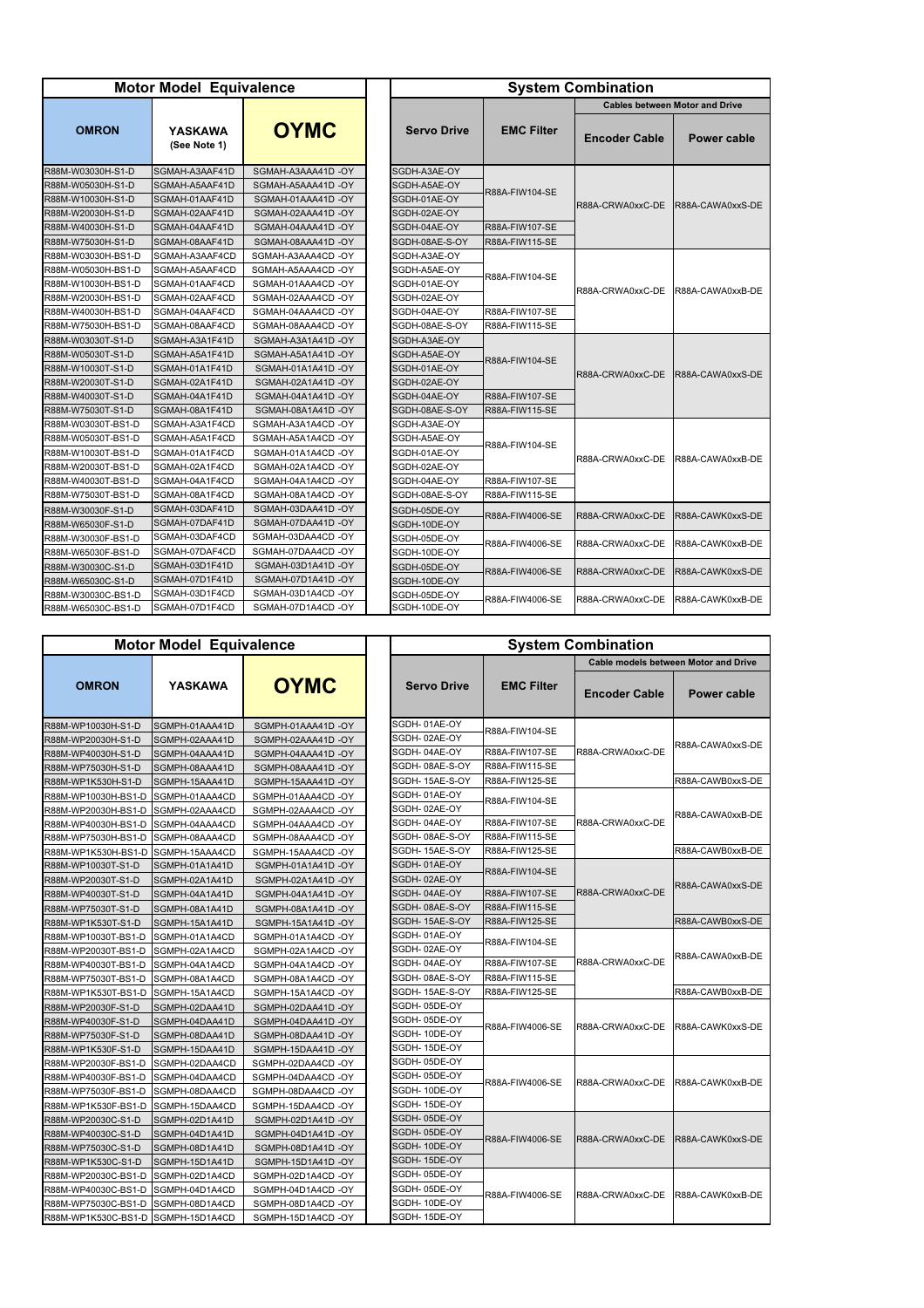|                                                | <b>Motor Characteristics</b> |              |                        |                  |                   |                              |                       |                  |                        |                   |                |  |
|------------------------------------------------|------------------------------|--------------|------------------------|------------------|-------------------|------------------------------|-----------------------|------------------|------------------------|-------------------|----------------|--|
|                                                |                              |              |                        | Encoder          |                   | Shaft                        |                       |                  |                        | <b>Attachment</b> |                |  |
| <b>SGMGH</b>                                   | Power<br>W                   | Torque<br>Nm | <b>INC</b><br>17       | <b>ABS</b><br>17 | without<br>keyway | with<br>keyway<br>& tap      | taper<br>1/10<br>with | no               | <b>Brake</b><br>$+24V$ | Oil<br>-seal      | Dust<br>-seal  |  |
| <b>Sigma II Servo Motor</b>                    |                              |              | bit                    | bit              |                   | (S2)                         | keyway<br>(S4)        |                  |                        |                   |                |  |
| 400 V                                          | 0.45                         | 2.84         | $\bullet$              |                  |                   | $\bullet$                    |                       | Note 1           |                        |                   | $\bullet$      |  |
|                                                | 0.85                         | 5.39         | $\bullet$              |                  |                   | $\bullet$                    |                       | Note 1           |                        |                   | $\bullet$      |  |
| 1500 rpm · 0.45 - 15.0 kW                      | 1.3                          | 8.34         | $\bullet$              |                  |                   | $\bullet$                    |                       | Note 1           |                        |                   | $\bullet$      |  |
|                                                | 1.8                          | 11.5         | $\bullet$              |                  |                   | $\bullet$                    |                       | Note 1           |                        |                   | $\bullet$      |  |
|                                                | 2.9                          | 18.6         | $\bullet$              |                  |                   | $\bullet$                    |                       | Note 1           |                        |                   | $\bullet$      |  |
|                                                | 4.4                          | 28.4         | $\bullet$              |                  |                   | $\bullet$                    |                       | Note 1           |                        |                   | $\bullet$      |  |
| <b>Cross Reference list</b>                    | 5.5                          | 35.0         | $\bullet$              |                  |                   | $\bullet$                    |                       | Note 1           |                        |                   | $\bullet$      |  |
|                                                | 7.5                          | 48.0         | $\bullet$              |                  |                   | $\bullet$                    |                       | Note 1           |                        |                   | $\bullet$      |  |
|                                                | 11.0                         | 70.0         | $\bullet$              |                  |                   | $\bullet$                    |                       | Note 1           |                        |                   | $\bullet$      |  |
| <b>OMRON</b><br><b>OYMC</b><br>YASKAWA         | 15.0                         | 95.4         | $\bullet$              |                  |                   | $\bullet$                    |                       | Note 1           |                        |                   | $\bullet$      |  |
|                                                | 0.45                         | 2.84         | $\bullet$              |                  |                   | ٠                            |                       | Note 1           | ٠                      |                   | ٠              |  |
| Note 1: The Omron motors are not provided with | 0.85                         | 5.39         | $\bullet$              |                  |                   | $\bullet$                    |                       | Note 1           | $\bullet$              |                   | ٠              |  |
| Dust Seal. All dimensions are the same         | 1.3<br>1.8                   | 8.34<br>11.5 | $\bullet$<br>$\bullet$ |                  |                   | ٠<br>$\bullet$               |                       | Note 1<br>Note 1 | $\bullet$<br>$\bullet$ |                   | ٠<br>$\bullet$ |  |
|                                                | 2.9                          | 18.6         | ٠                      |                  |                   | ٠                            |                       | Note 1           | ٠                      |                   | ٠              |  |
|                                                | 4.4                          | 28.4         | $\bullet$              |                  |                   | $\bullet$                    |                       | Note 1           | $\bullet$              |                   | ٠              |  |
|                                                | 5.5                          | 35.0         | $\bullet$              |                  |                   | $\bullet$                    |                       | Note 1           | ٠                      |                   | ٠              |  |
| <b>System combination</b>                      | 7.5                          | 48.0         | $\bullet$              |                  |                   | ٠                            |                       | Note 1           | ٠                      |                   | ۰              |  |
| · Servo Drive                                  | 11.0                         | 70.0         | $\bullet$              |                  |                   | $\bullet$                    |                       | Note 1           | $\bullet$              |                   | $\bullet$      |  |
| · EMC Filter                                   | 15.0                         | 95.4         | $\bullet$              |                  |                   | ٠                            |                       | Note 1           | ٠                      |                   | ٠              |  |
| Cables between Motor and Drive                 | 0.45                         | 2.84         |                        | $\bullet$        |                   | $\bullet$                    |                       | Note 1           |                        |                   | ٠              |  |
| Please note that xx=03, 05, 10, 15 or 20       | 0.85                         | 5.39         |                        | $\bullet$        |                   | ٠                            |                       | Note 1           |                        |                   | $\bullet$      |  |
| (refering to the cable length in meters)       | 1.3                          | 8.34         |                        | $\bullet$        |                   | $\bullet$                    |                       | Note 1           |                        |                   | $\bullet$      |  |
|                                                | 1.8                          | 11.5         |                        | $\bullet$        |                   | $\bullet$                    |                       | Note 1           |                        |                   | $\bullet$      |  |
|                                                | 2.9                          | 18.6         |                        | $\bullet$        |                   | $\bullet$                    |                       | Note 1           |                        |                   | $\bullet$      |  |
|                                                | 4.4                          | 28.4         |                        | $\bullet$        |                   | $\bullet$                    |                       | Note 1           |                        |                   | $\bullet$      |  |
|                                                | 5.5                          | 35.0         |                        | $\bullet$        |                   | $\bullet$                    |                       | Note 1           |                        |                   | $\bullet$      |  |
|                                                | 7.5                          | 48.0         |                        |                  |                   | $\bullet$                    |                       | Note 1           |                        |                   | $\bullet$      |  |
|                                                | 11.0                         | 70.0         |                        | $\bullet$        |                   | $\bullet$                    |                       | Note 1           |                        |                   | $\bullet$      |  |
|                                                | 15.0                         | 95.4         |                        | ٠                |                   | $\bullet$                    |                       | Note 1           |                        |                   | $\bullet$      |  |
|                                                | 0.45                         | 2.84         |                        | $\bullet$        |                   | $\bullet$                    |                       | Note 1           | ٠                      |                   | ٠              |  |
|                                                | 0.85                         | 5.39         |                        | $\bullet$        |                   | ٠                            |                       | Note 1           | $\bullet$              |                   | $\bullet$      |  |
|                                                | 1.3                          | 8.34         |                        | ٠                |                   | ٠                            |                       | Note 1           | ٠                      |                   | ٠              |  |
|                                                | 1.8                          | 11.5         |                        | ٠                |                   | $\bullet$                    |                       | Note 1           | ٠                      |                   | ٠              |  |
|                                                | 2.9                          | 18.6         |                        | $\bullet$        |                   | $\bullet$                    |                       | Note 1           | ٠                      |                   | ٠              |  |
|                                                | 4.4                          | 28.4         |                        | ٠                |                   | ٠                            |                       | Note 1           | ٠                      |                   | ٠              |  |
|                                                | 5.5                          | 35.0         |                        | $\bullet$        |                   | $\bullet$                    |                       | Note 1           | $\bullet$              |                   | $\bullet$      |  |
|                                                | 7.5                          | 48.0         |                        | ٠                |                   | ٠                            |                       | Note 1           | ٠                      |                   | ٠              |  |
|                                                | 11.0<br>15.0                 | 70.0<br>95.4 |                        | $\bullet$        |                   | $\bullet$                    |                       | Note 1<br>Note 1 | $\bullet$              |                   | ٠              |  |
|                                                |                              |              |                        | $\bullet$        |                   | $\bullet$                    |                       |                  | ٠                      |                   | $\bullet$      |  |
|                                                |                              |              |                        |                  |                   | <b>Motor Characteristics</b> |                       |                  |                        |                   |                |  |
|                                                |                              |              |                        | Encoder          |                   | <b>Shaft</b>                 |                       |                  |                        | <b>Attachment</b> |                |  |
| <b>SGMSH</b>                                   |                              |              |                        |                  |                   |                              | taper                 |                  |                        |                   |                |  |
|                                                | Power<br>W                   | Torque<br>Nm | <b>INC</b>             | <b>ABS</b>       | without           | with<br>keyway               | 1/10<br>with          | no               | <b>Brake</b><br>$+24V$ | Oil<br>-seal      | Dust<br>-seal  |  |
| <b>Sigma II Servo Motor</b>                    |                              |              | 17<br>bit              | 17<br>bit        | keyway            | & tap<br>(S2)                | keyway<br>(S4)        |                  |                        |                   |                |  |
|                                                |                              |              |                        |                  |                   |                              |                       |                  |                        |                   |                |  |

| Sigma II Servo Mot |  |  |
|--------------------|--|--|
| 400 V              |  |  |

#### **Cross Reference list**



#### **System combination**

|                                                |     |      | 17        | 17        | <b>Reyway</b> | α ιαμ     | keyway |        | <b>TZ4V</b> | -эса | -эса      |
|------------------------------------------------|-----|------|-----------|-----------|---------------|-----------|--------|--------|-------------|------|-----------|
| <b>Sigma II Servo Motor</b>                    |     |      | bit       | bit       |               | (S2)      | (S4)   |        |             |      |           |
| 400 V                                          | 1.0 | 3.18 | $\bullet$ |           |               | ٠         |        | Note 1 |             |      | $\bullet$ |
|                                                | 1.5 | 4.9  | ٠         |           |               | ٠         |        | Note 1 |             |      |           |
| 3000 rpm $\cdot$ 1 - 5 kW                      | 2.0 | 6.36 | $\bullet$ |           |               | $\bullet$ |        | Note 1 |             |      | $\bullet$ |
|                                                | 3.0 | 9.8  | $\bullet$ |           |               | ٠         |        | Note 1 |             |      | $\bullet$ |
|                                                | 4.0 | 12.6 | $\bullet$ |           |               | ٠         |        | Note 1 |             |      | $\bullet$ |
|                                                | 5.0 | 15.8 | $\bullet$ |           |               | ٠         |        | Note 1 |             |      | $\bullet$ |
| <b>Cross Reference list</b>                    | 1.0 | 3.18 | ٠         |           |               | ٠         |        | Note 1 | ٠           |      | $\bullet$ |
|                                                | 1.5 | 4.9  | ٠         |           |               | ٠         |        | Note 1 | ٠           |      | ٠         |
| <b>OMRON</b><br>$\rightarrow$<br><b>OYMC</b>   | 2.0 | 6.36 | ٠         |           |               | ٠         |        | Note 1 | ٠           |      | ٠         |
| $\rightarrow$<br>YASKAWA                       | 3.0 | 9.8  | ٠         |           |               | ٠         |        | Note 1 | ٠           |      | $\bullet$ |
|                                                | 4.0 | 12.6 | ٠         |           |               | ٠         |        | Note 1 | ٠           |      | ٠         |
| Note 1: The Omron motors are not provided with | 5.0 | 15.8 | ٠         |           |               | ٠         |        | Note 1 | ٠           |      | $\bullet$ |
| Dust Seal. All dimensions are the same         | 1.0 | 3.18 |           | $\bullet$ |               | ٠         |        | Note 1 |             |      | $\bullet$ |
|                                                | 1.5 | 4.9  |           | $\bullet$ |               | ٠         |        | Note 1 |             |      | $\bullet$ |
|                                                | 2.0 | 6.36 |           | $\bullet$ |               | ٠         |        | Note 1 |             |      | $\bullet$ |
|                                                | 3.0 | 9.8  |           | $\bullet$ |               | $\bullet$ |        | Note 1 |             |      | $\bullet$ |
| <b>System combination</b>                      | 4.0 | 12.6 |           | $\bullet$ |               | ٠         |        | Note 1 |             |      | $\bullet$ |
| <b>Servo Drive</b>                             | 5.0 | 15.8 |           | $\bullet$ |               |           |        | Note 1 |             |      | $\bullet$ |
| <b>EMC Filter</b>                              | 1.0 | 3.18 |           | ٠         |               | ٠         |        | Note 1 | ٠           |      | ٠         |
| <b>Cables between Motor and Drive</b>          | 1.5 | 4.9  |           | ٠         |               | ٠         |        | Note 1 | ٠           |      | $\bullet$ |
| Please note that xx=03, 05, 10, 15 or 20       | 2.0 | 6.36 |           | ٠         |               | ٠         |        | Note 1 | ٠           |      | ٠         |
| (refering to the cable length in meters)       | 3.0 | 9.8  |           | ٠         |               | ٠         |        | Note 1 | ٠           |      | $\bullet$ |
|                                                | 4.0 | 12.6 |           | ٠         |               | ٠         |        | Note 1 | ٠           |      | ٠         |
|                                                | 5.0 | 15.8 |           | $\bullet$ |               | ٠         |        | Note 1 | ٠           |      | ٠         |
|                                                |     |      |           |           |               |           |        |        |             |      |           |
|                                                |     |      |           |           |               |           |        |        |             |      |           |

|                                      |            | <b>Motor Characteristics</b> |            |           |         |                |                       |        |              |                   |           |  |
|--------------------------------------|------------|------------------------------|------------|-----------|---------|----------------|-----------------------|--------|--------------|-------------------|-----------|--|
|                                      |            |                              |            | Encoder   |         | Shaft          |                       |        |              | <b>Attachment</b> |           |  |
| <b>SGMUH</b>                         | Power<br>w | Torque<br>N <sub>m</sub>     | <b>INC</b> | ABS       | without | with<br>keyway | taper<br>1/10<br>with | no     | <b>Brake</b> | Oil               | Dust      |  |
| <b>Sigma II Servo Motor</b>          |            |                              | 17<br>bit  | 17<br>bit | keyway  | & tap<br>(S2)  | keyway<br>(S4)        |        | $+24V$       | -seal             | -seal     |  |
| 400 V                                | 1.0        | 2.84                         |            |           |         |                |                       | Note 1 |              |                   | $\bullet$ |  |
|                                      | 1.5        | 5.68                         |            |           |         |                |                       | Note 1 |              |                   | $\bullet$ |  |
| 6000 rpm $\cdot$ 1 - 4 kW            | 3.0        | 8.62                         |            |           |         |                |                       | Note 1 |              |                   | $\bullet$ |  |
|                                      | 4.0        | 11.5                         | $\bullet$  |           |         |                |                       | Note 1 |              |                   | $\bullet$ |  |
|                                      | 1.0        | 2.84                         | $\bullet$  |           |         | ٠              |                       | Note 1 | $\bullet$    |                   | ٠         |  |
| Same notes than SGMGH & SGMSH Models | 1.5        | 5.68                         | $\bullet$  |           |         | ٠              |                       | Note 1 |              |                   | ٠         |  |
|                                      | 3.0        | 8.62                         | $\bullet$  |           |         | ٠              |                       | Note 1 | ٠            |                   | ٠         |  |
|                                      | 4.0        | 11.5                         |            |           |         |                |                       | Note 1 |              |                   |           |  |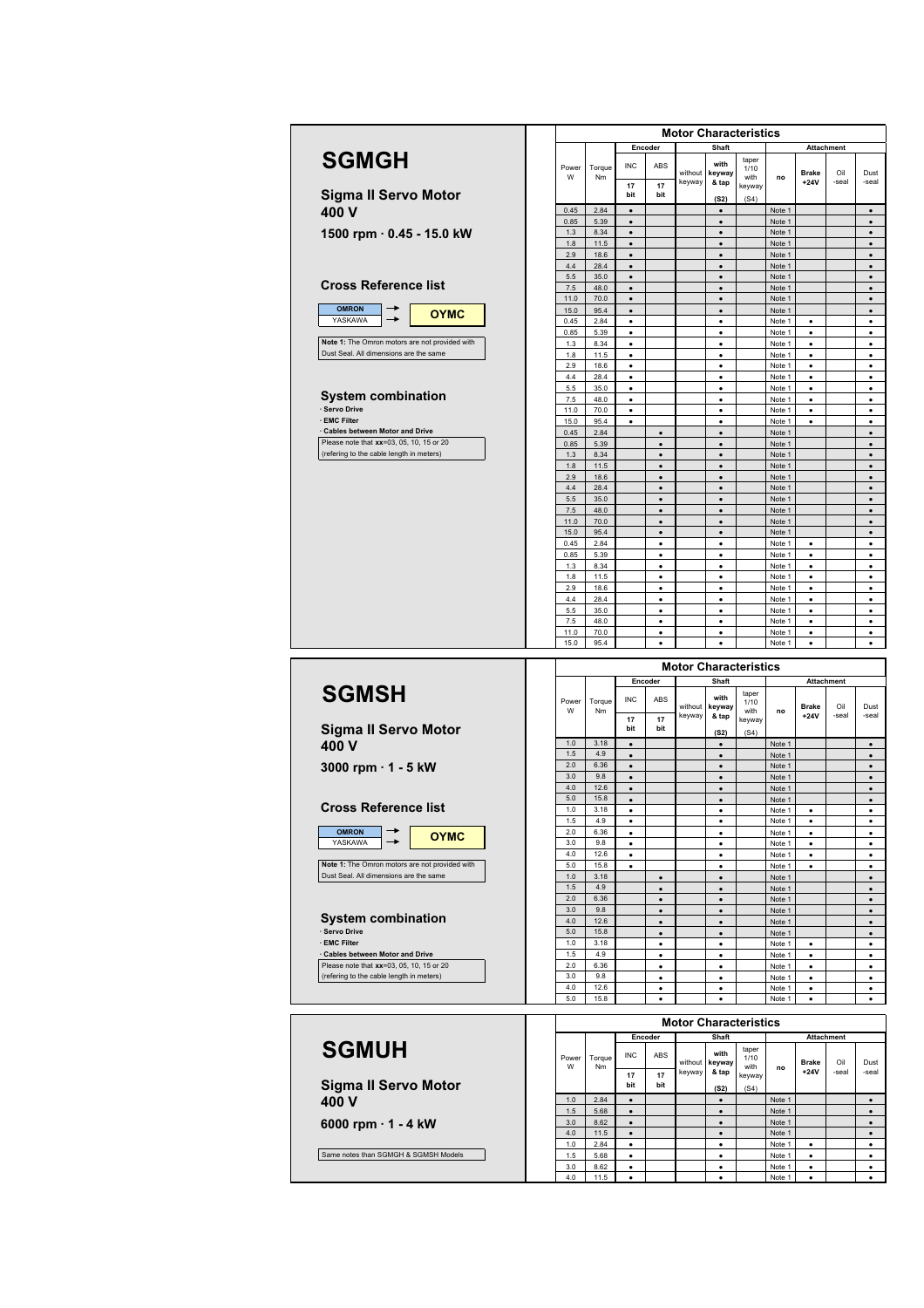|                              | <b>Motor Model Equivalence</b> |                   | <b>System Combination</b> |                   |                      |                                       |                         |  |  |  |  |
|------------------------------|--------------------------------|-------------------|---------------------------|-------------------|----------------------|---------------------------------------|-------------------------|--|--|--|--|
|                              |                                |                   |                           |                   |                      | <b>Cables between Motor and Drive</b> |                         |  |  |  |  |
| <b>OMRON</b><br>(See Note 1) | <b>YASKAWA</b>                 | <b>OYMC</b>       | <b>Servo Drive</b>        | <b>EMC Filter</b> | <b>Encoder Cable</b> | <b>Power cable</b>                    | <b>Brake cable only</b> |  |  |  |  |
| R88M-W45015F-S2              | SGMGH-05DCA6F                  | SGMGH-05DCA6F-OY  | SGDH-05DE-OY              | R88A-FIW4006-SE   |                      |                                       |                         |  |  |  |  |
| R88M-W85015F-S2              | SGMGH-09DCA6F                  | SGMGH-09DCA6F-OY  | SGDH-10DE-OY              | R88A-FIW4006-SE   |                      | R88A-CAWC0xxS-E                       |                         |  |  |  |  |
| R88M-W1K315F-S2              | SGMGH-13DCA6F                  | SGMGH-13DCA6F-OY  | SGDH-15DE-OY              | R88A-FIW4006-SE   |                      |                                       |                         |  |  |  |  |
| R88M-W1K815F-S2              | SGMGH-20DCA6F                  | SGMGH-20DCA6F-OY  | SGDH-20DE-OY              | R88A-FIW4010-SE   |                      | R88A-CAWD0xxS-E                       |                         |  |  |  |  |
| R88M-W2K915F-S2              | SGMGH-30DCA6F                  | SGMGH-30DCA6F-OY  | SGDH-30DE-OY              | R88A-FIW4010-SE   | R88A-CRWB0xxN-E      |                                       |                         |  |  |  |  |
| R88M-W4K415F-S2              | SGMGH-44DCA6F                  | SGMGH-44DCA6F-OY  | SGDH-50DE-OY              | R88A-FIW4020-SE   |                      | R88A-CAWG0xxS-E                       |                         |  |  |  |  |
| R88M-W5K515F-S2              | SGMGH-55DCA6F                  | SGMGH-55DCA6F-OY  | SGDH-60DE-OY              | R88A-FIW4030-SE   |                      | R88A-CAWF0xxS-E                       |                         |  |  |  |  |
| R88M-W7K515F-S2              | SGMGH-75DCA6F                  | SGMGH-75DCA6F-OY  | SGDH-75DE-OY              | R88A-FIW4030-SE   |                      | R88A-CAWH0xxS-E                       |                         |  |  |  |  |
| R88M-W11K015F-S2             | SGMGH-1ADCA6F                  | SGMGH-1ADCA6F-OY  | SGDH-1ADE-OY              | R88A-FIW4055-SE   |                      | R88A-CAWH0xxS-E                       |                         |  |  |  |  |
| R88M-W15K015F-S2             | SGMGH-1EDCA6F                  | SGMGH-1EDCA6F-OY  | SGDH-1EDE-OY              | R88A-FIW4055-SE   |                      | R88A-CAWJ0xxS-E                       |                         |  |  |  |  |
| R88M-W45015F-BS2             | SGMGH-05DCA6H                  | SGMGH-05DCA6H-OY  | SGDH-05DE-OY              | R88A-FIW4006-SE   |                      |                                       |                         |  |  |  |  |
| R88M-W85015F-BS2             | SGMGH-09DCA6H                  | SGMGH-09DCA6H -OY | SGDH-10DE-OY              | R88A-FIW4006-SE   |                      | R88A-CAWC0xxS-E                       |                         |  |  |  |  |
| R88M-W1K315F-BS2             | SGMGH-13DCA6H                  | SGMGH-13DCA6H -OY | SGDH-15DE-OY              | R88A-FIW4006-SE   |                      |                                       |                         |  |  |  |  |
| R88M-W1K815F-BS2             | SGMGH-20DCA6H                  | SGMGH-20DCA6H -OY | SGDH-20DE-OY              | R88A-FIW4010-SE   |                      | R88A-CAWD0xxS-E                       |                         |  |  |  |  |
| R88M-W2K915F-BS2             | SGMGH-30DCA6H                  | SGMGH-30DCA6H -OY | SGDH-30DE-OY              | R88A-FIW4010-SE   | R88A-CRWB0xxN-E      |                                       | R88A-CAWC0xxB-E         |  |  |  |  |
| R88M-W4K415F-BS2             | SGMGH-44DCA6H                  | SGMGH-44DCA6H -OY | SGDH-50DE-OY              | R88A-FIW4020-SE   |                      | R88A-CAWG0xxS-E                       |                         |  |  |  |  |
| R88M-W5K515F-BS2             | SGMGH-55DCA6H                  | SGMGH-55DCA6H-OY  | SGDH-60DE-OY              | R88A-FIW4030-SE   |                      | R88A-CAWF0xxS-E                       |                         |  |  |  |  |
| R88M-W7K515F-BS2             | SGMGH-75DCA6H                  | SGMGH-75DCA6H -OY | SGDH-75DE-OY              | R88A-FIW4030-SE   |                      | R88A-CAWH0xxS-E                       |                         |  |  |  |  |
| R88M-W11K015F-BS2            | SGMGH-1ADCA6H                  | SGMGH-1ADCA6H-OY  | SGDH-1ADE-OY              | R88A-FIW4055-SE   |                      | R88A-CAWH0xxS-E                       |                         |  |  |  |  |
| R88M-W15K015F-BS2            | SGMGH-1EDCA6H                  | SGMGH-1EDCA6H-OY  | SGDH-1EDE-OY              | R88A-FIW4055-SE   |                      | R88A-CAWJ0xxS-E                       |                         |  |  |  |  |
| R88M-W45015C-S2              | SGMGH-05D2A6F                  | SGMGH-05D2A6F-OY  | SGDH-05DE-OY              | R88A-FIW4006-SE   |                      |                                       |                         |  |  |  |  |
| R88M-W85015C-S2              | SGMGH-09D2A6F                  | SGMGH-09D2A6F-OY  | SGDH-10DE-OY              | R88A-FIW4006-SE   |                      | R88A-CAWC0xxS-E                       |                         |  |  |  |  |
| R88M-W1K315C-S2              | SGMGH-13D2A6F                  | SGMGH-13D2A6F-OY  | SGDH-15DE-OY              | R88A-FIW4006-SE   |                      |                                       |                         |  |  |  |  |
| R88M-W1K815C-S2              | SGMGH-20D2A6F                  | SGMGH-20D2A6F -OY | SGDH-20DE-OY              | R88A-FIW4010-SE   |                      | R88A-CAWD0xxS-E                       |                         |  |  |  |  |
| R88M-W2K915C-S2              | SGMGH-30D2A6F                  | SGMGH-30D2A6F-OY  | SGDH-30DE-OY              | R88A-FIW4010-SE   | R88A-CRWB0xxN-E      |                                       |                         |  |  |  |  |
| R88M-W4K415C-S2              | SGMGH-44D2A6F                  | SGMGH-44D2A6F-OY  | SGDH-50DE-OY              | R88A-FIW4020-SE   |                      | R88A-CAWG0xxS-E                       |                         |  |  |  |  |
| R88M-W5K515C-S2              | SGMGH-55D2A6F                  | SGMGH-55D2A6F-OY  | SGDH-60DE-OY              | R88A-FIW4030-SE   |                      | R88A-CAWF0xxS-E                       |                         |  |  |  |  |
| R88M-W7K515C-S2              | SGMGH-75D2A6F                  | SGMGH-75D2A6F-OY  | SGDH-75DE-OY              | R88A-FIW4030-SE   |                      | R88A-CAWH0xxS-E                       |                         |  |  |  |  |
| R88M-W11K015C-S2             | SGMGH-1AD2A6F                  | SGMGH-1AD2A6F-OY  | SGDH-1ADE-OY              | R88A-FIW4055-SE   |                      | R88A-CAWH0xxS-E                       |                         |  |  |  |  |
| R88M-W15K015C-S2             | SGMGH-1ED2A6F                  | SGMGH-1ED2A6F-OY  | SGDH-1EDE-OY              | R88A-FIW4055-SE   |                      | R88A-CAWJ0xxS-E                       |                         |  |  |  |  |
| R88M-W45015C-BS2             | SGMGH-05D2A6H                  | SGMGH-05D2A6H -OY | SGDH-05DE-OY              | R88A-FIW4006-SE   |                      |                                       |                         |  |  |  |  |
| R88M-W85015C-BS2             | SGMGH-09D2A6H                  | SGMGH-09D2A6H -OY | SGDH-10DE-OY              | R88A-FIW4006-SE   |                      | R88A-CAWC0xxS-E                       |                         |  |  |  |  |
| R88M-W1K315C-BS2             | SGMGH-13D2A6H                  | SGMGH-13D2A6H-OY  | SGDH-15DE-OY              | R88A-FIW4006-SE   |                      |                                       |                         |  |  |  |  |
| R88M-W1K815C-BS2             | SGMGH-20D2A6H                  | SGMGH-20D2A6H -OY | SGDH-20DE-OY              | R88A-FIW4010-SE   |                      | R88A-CAWD0xxS-E                       |                         |  |  |  |  |
| R88M-W2K915C-BS2             | SGMGH-30D2A6H                  | SGMGH-30D2A6H -OY | SGDH-30DE-OY              | R88A-FIW4010-SE   | R88A-CRWB0xxN-E      |                                       | R88A-CAWC0xxB-E         |  |  |  |  |
| R88M-W4K415C-BS2             | SGMGH-44D2A6H                  | SGMGH-44D2A6H -OY | SGDH-50DE-OY              | R88A-FIW4020-SE   |                      | R88A-CAWG0xxS-E                       |                         |  |  |  |  |
| R88M-W5K515C-BS2             | SGMGH-55D2A6H                  | SGMGH-55D2A6H -OY | SGDH-60DE-OY              | R88A-FIW4030-SE   |                      | R88A-CAWF0xxS-E                       |                         |  |  |  |  |
| R88M-W7K515C-BS2             | SGMGH-75D2A6H                  | SGMGH-75D2A6H -OY | SGDH-75DE-OY              | R88A-FIW4030-SE   |                      | R88A-CAWH0xxS-E                       |                         |  |  |  |  |
| R88M-W11K015C-BS2            | SGMGH-1AD2A6H                  | SGMGH-1AD2A6H -OY | SGDH-1ADE-OY              | R88A-FIW4055-SE   |                      | R88A-CAWH0xxS-E                       |                         |  |  |  |  |
| R88M-W15K015C-BS2            | SGMGH-1ED2A6H                  | SGMGH-1ED2A6H-OY  | SGDH-1EDE-OY              | R88A-FIW4055-SE   |                      | R88A-CAWJ0xxS-E                       |                         |  |  |  |  |

| <b>Motor Model Equivalence</b> |                |                   | <b>System Combination</b> |                   |                      |                                       |                         |  |
|--------------------------------|----------------|-------------------|---------------------------|-------------------|----------------------|---------------------------------------|-------------------------|--|
|                                |                |                   |                           |                   |                      | <b>Cables between Motor and Drive</b> |                         |  |
| <b>OMRON</b><br>(See Note 1)   | <b>YASKAWA</b> | <b>OYMC</b>       | <b>Servo Drive</b>        | <b>EMC Filter</b> | <b>Encoder Cable</b> | Power cable                           | <b>Brake cable only</b> |  |
| R88M-W1K030F-S2                | SGMSH-10DCA6F  | SGMSH-10DCA6F-OY  | SGDH-10DE-OY              | R88A-FIW4006-SE   |                      |                                       |                         |  |
| R88M-W1K530F-S2                | SGMSH-15DCA6F  | SGMSH-15DCA6F-OY  | SGDH-15DE-OY              | R88A-FIW4006-SE   |                      | R88A-CAWC0xxS-E                       |                         |  |
| R88M-W2K030F-S2                | SGMSH-20DCA6F  | SGMSH-20DCA6F-OY  | SGDH-20DE-OY              | R88A-FIW4010-SE   |                      |                                       |                         |  |
| R88M-W3K030F-S2                | SGMSH-30DCA6F  | SGMSH-30DCA6F-OY  | SGDH-30DE-OY              | R88A-FIW4010-SE   | R88A-CRWB0xxN-E      |                                       |                         |  |
| R88M-W4K030F-S2                | SGMSH-40DCA6F  | SGMSH-40DCA6F-OY  | SGDH-50DE-OY              | R88A-FIW4020-SE   |                      | R88A-CAWD0xxS-E                       |                         |  |
| R88M-W5K030F-S2                | SGMSH-50DCA6F  | SGMSH-50DCA6F-OY  | SGDH-50DE-OY              | R88A-FIW4020-SE   |                      |                                       |                         |  |
| R88M-W1K030F-BS2               | SGMSH-10DCA6H  | SGMSH-10DCA6H-OY  | SGDH-10DE-OY              | R88A-FIW4006-SE   |                      |                                       |                         |  |
| R88M-W1K530F-BS2               | SGMSH-15DCA6H  | SGMSH-15DCA6H-OY  | SGDH-15DE-OY              | R88A-FIW4006-SF   |                      | R88A-CAWC0xxS-E                       |                         |  |
| R88M-W2K030F-BS2               | SGMSH-20DCA6H  | SGMSH-20DCA6H -OY | SGDH-20DE-OY              | R88A-FIW4010-SE   | R88A-CRWB0xxN-E      |                                       | R88A-CAWC0xxB-E         |  |
| R88M-W3K030F-BS2               | SGMSH-30DCA6H  | SGMSH-30DCA6H-OY  | SGDH-30DE-OY              | R88A-FIW4010-SE   |                      | R88A-CAWD0xxS-E                       |                         |  |
| R88M-W4K030F-BS2               | SGMSH-40DCA6H  | SGMSH-40DCA6H-OY  | SGDH-50DE-OY              | R88A-FIW4020-SE   |                      |                                       |                         |  |
| R88M-W5K030F-BS2               | SGMSH-50DCA6H  | SGMSH-50DCA6H-OY  | SGDH-50DE-OY              | R88A-FIW4020-SE   |                      |                                       |                         |  |
| R88M-W1K030C-S2                | SGMSH-10D2A6F  | SGMSH-10D2A6F-OY  | SGDH-10DE-OY              | R88A-FIW4006-SE   |                      |                                       |                         |  |
| R88M-W1K530C-S2                | SGMSH-15D2A6F  | SGMSH-15D2A6F-OY  | SGDH-15DE-OY              | R88A-FIW4006-SE   |                      | R88A-CAWC0xxS-E                       |                         |  |
| R88M-W2K030C-S2                | SGMSH-20D2A6F  | SGMSH-20D2A6F-OY  | SGDH-20DE-OY              | R88A-FIW4010-SE   | R88A-CRWB0xxN-F      |                                       |                         |  |
| R88M-W3K030C-S2                | SGMSH-30D2A6F  | SGMSH-30D2A6F-OY  | SGDH-30DE-OY              | R88A-FIW4010-SF   |                      |                                       |                         |  |
| R88M-W4K030C-S2                | SGMSH-40D2A6F  | SGMSH-40D2A6F-OY  | SGDH-50DE-OY              | R88A-FIW4020-SE   |                      | R88A-CAWD0xxS-E                       |                         |  |
| R88M-W5K030C-S2                | SGMSH-50D2A6F  | SGMSH-50D2A6F-OY  | SGDH-50DE-OY              | R88A-FIW4020-SE   |                      |                                       |                         |  |
| R88M-W1K030C-BS2               | SGMSH-10D2A6H  | SGMSH-10D2A6H -OY | SGDH-10DE-OY              | R88A-FIW4006-SE   |                      |                                       |                         |  |
| R88M-W1K530C-BS2               | SGMSH-15D2A6H  | SGMSH-15D2A6H -OY | SGDH-15DE-OY              | R88A-FIW4006-SE   |                      | R88A-CAWC0xxS-E                       |                         |  |
| R88M-W2K030C-BS2               | SGMSH-20D2A6H  | SGMSH-20D2A6H -OY | SGDH-20DE-OY              | R88A-FIW4010-SE   | R88A-CRWB0xxN-F      |                                       | R88A-CAWC0xxB-E         |  |
| R88M-W3K030C-BS2               | SGMSH-30D2A6H  | SGMSH-30D2A6H -OY | SGDH-30DE-OY              | R88A-FIW4010-SE   |                      |                                       |                         |  |
| R88M-W4K030C-BS2               | SGMSH-40D2A6H  | SGMSH-40D2A6H -OY | SGDH-50DE-OY              | R88A-FIW4020-SE   |                      | R88A-CAWD0xxS-E                       |                         |  |
| R88M-W5K030C-BS2               | SGMSH-50D2A6H  | SGMSH-50D2A6H-OY  | SGDH-50DE-OY              | R88A-FIW4020-SE   |                      |                                       |                         |  |

| <b>Motor Model Equivalence</b> |                |                   | <b>System Combination</b>       |                   |                      |                                       |                         |
|--------------------------------|----------------|-------------------|---------------------------------|-------------------|----------------------|---------------------------------------|-------------------------|
|                                |                |                   |                                 |                   |                      | <b>Cables between Motor and Drive</b> |                         |
| <b>OMRON</b><br>(See Note 1)   | <b>YASKAWA</b> | <b>OYMC</b>       | <b>Servo Drive</b>              | <b>EMC Filter</b> | <b>Encoder Cable</b> | Power cable                           | <b>Brake cable only</b> |
| R88M-W1K060F-S2                | SGMUH-10DCA6F  | SGMUH-10DCA6F-OY  | SGDH-10DE-OY                    | R88A-FIW4006-SE   |                      | R88A-CAWC0xxS-E                       |                         |
| R88M-W1K560F-S2                | SGMUH-15DCA6F  | SGMUH-15DCA6F-OY  | SGDH-15DE-OY                    | R88A-FIW4006-SE   | R88A-CRWB0xxN-E      |                                       |                         |
| R88M-W3K060F-S2                | SGMUH-30DCA6F  | SGMUH-30DCA6F-OY  | SGDH-30DE-OY                    | R88A-FIW4010-SE   |                      | R88A-CAWD0xxS-F                       |                         |
| R88M-W4K060F-S2                | SGMUH-40DCA6F  | SGMUH-40DCA6F-OY  | SGDH-50DE-OY                    | R88A-FIW4020-SE   |                      |                                       |                         |
| R88M-W1K060F-BS2               | SGMUH-10DCA6H  | SGMUH-10DCA6H -OY | SGDH-10DE-OY                    | R88A-FIW4006-SE   |                      | R88A-CAWC0xxS-E                       |                         |
| R88M-W1K560F-BS2               | SGMUH-15DCA6H  | SGMUH-15DCA6H -OY | SGDH-15DE-OY                    | R88A-FIW4006-SE   | R88A-CRWB0xxN-E      |                                       | R88A-CAWC0xxB-E         |
| R88M-W3K060F-BS2               | SGMUH-30DCA6H  | SGMUH-30DCA6H -OY | SGDH-30DE-OY<br>R88A-FIW4010-SE |                   |                      | R88A-CAWD0xxS-E                       |                         |
| R88M-W4K060F-BS2               | SGMHU-40DCA6H  | SGMHU-40DCA6H -OY | SGDH-50DE-OY                    | R88A-FIW4020-SE   |                      |                                       |                         |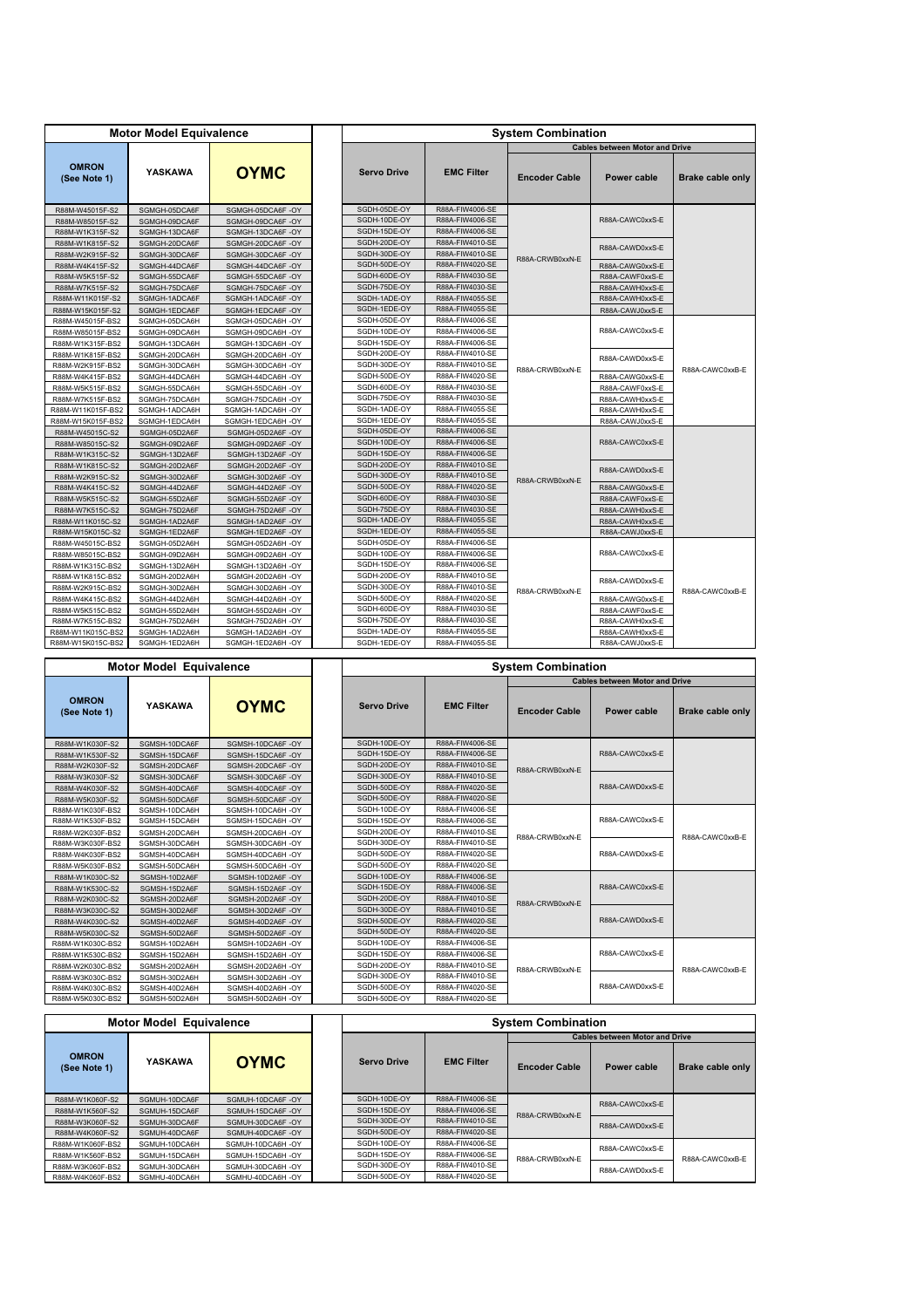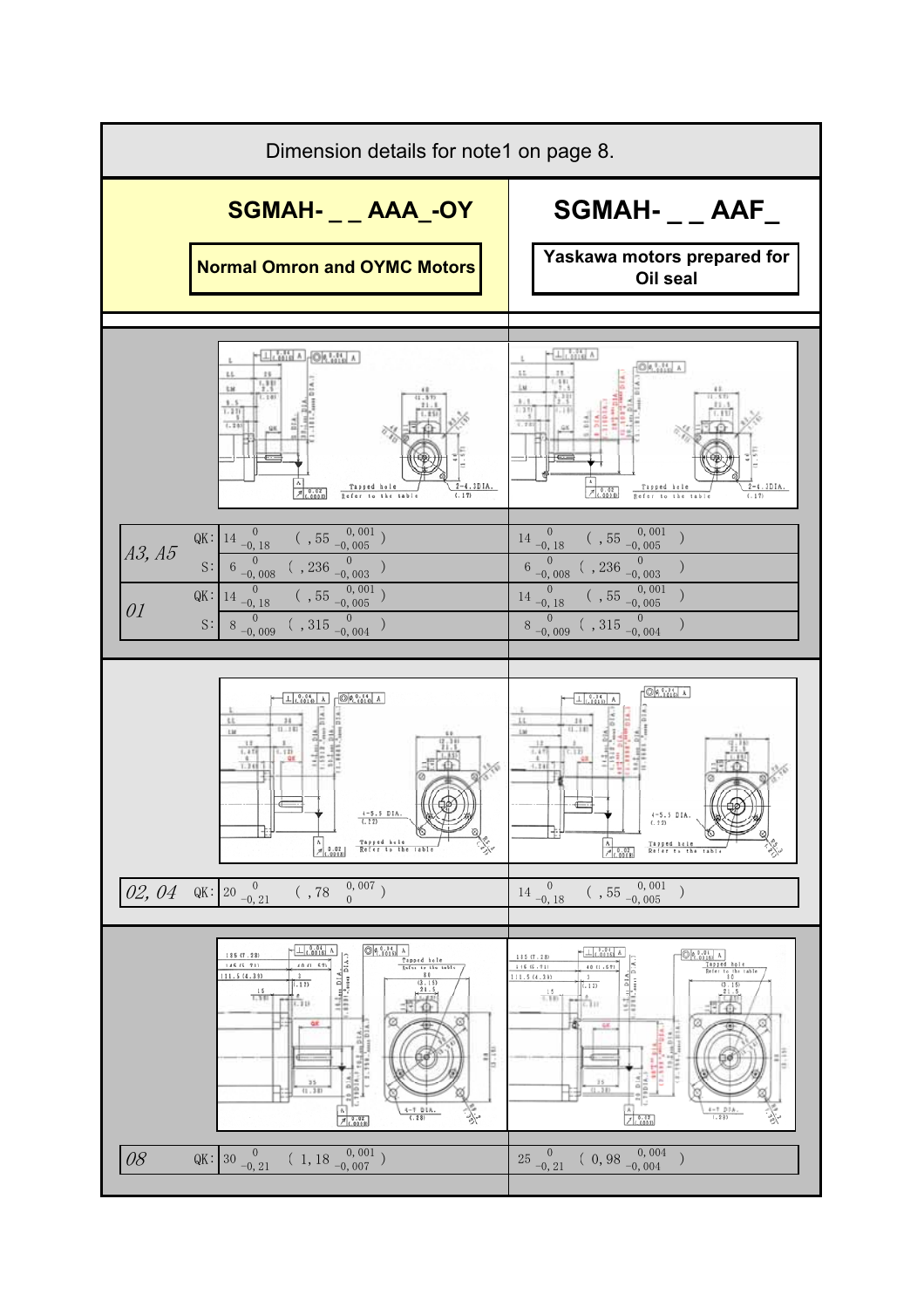# **E7 Frequency Inverters**

|                            | <b>OMRON</b><br>YASKAWA | $\longrightarrow$ | <b>OYMC</b>     |                             |
|----------------------------|-------------------------|-------------------|-----------------|-----------------------------|
| <b>Description</b>         | <b>OMRON</b>            | <b>YASKAWA</b>    | <b>OYMC</b>     | <b>Cross Reference List</b> |
| E7 / PV Frequency Inverter | I3G3PV-                 | <b>CIMR-E7C</b>   | <b>CIMR-E7Z</b> | Pages 14-15                 |



| <b>F7 Frequency Inverters</b> |                         |                |                 |                             |  |  |  |  |
|-------------------------------|-------------------------|----------------|-----------------|-----------------------------|--|--|--|--|
|                               | <b>OMRON</b><br>YASKAWA |                | <b>OYMC</b>     |                             |  |  |  |  |
| <b>Description</b>            | <b>OMRON</b>            | <b>YASKAWA</b> | <b>OYMC</b>     | <b>Cross Reference List</b> |  |  |  |  |
| F7 / RV Frequency Inverter    | 3G3RV-                  | CIMR-F7C       | <b>CIMR-F7Z</b> | Pages 16-17                 |  |  |  |  |

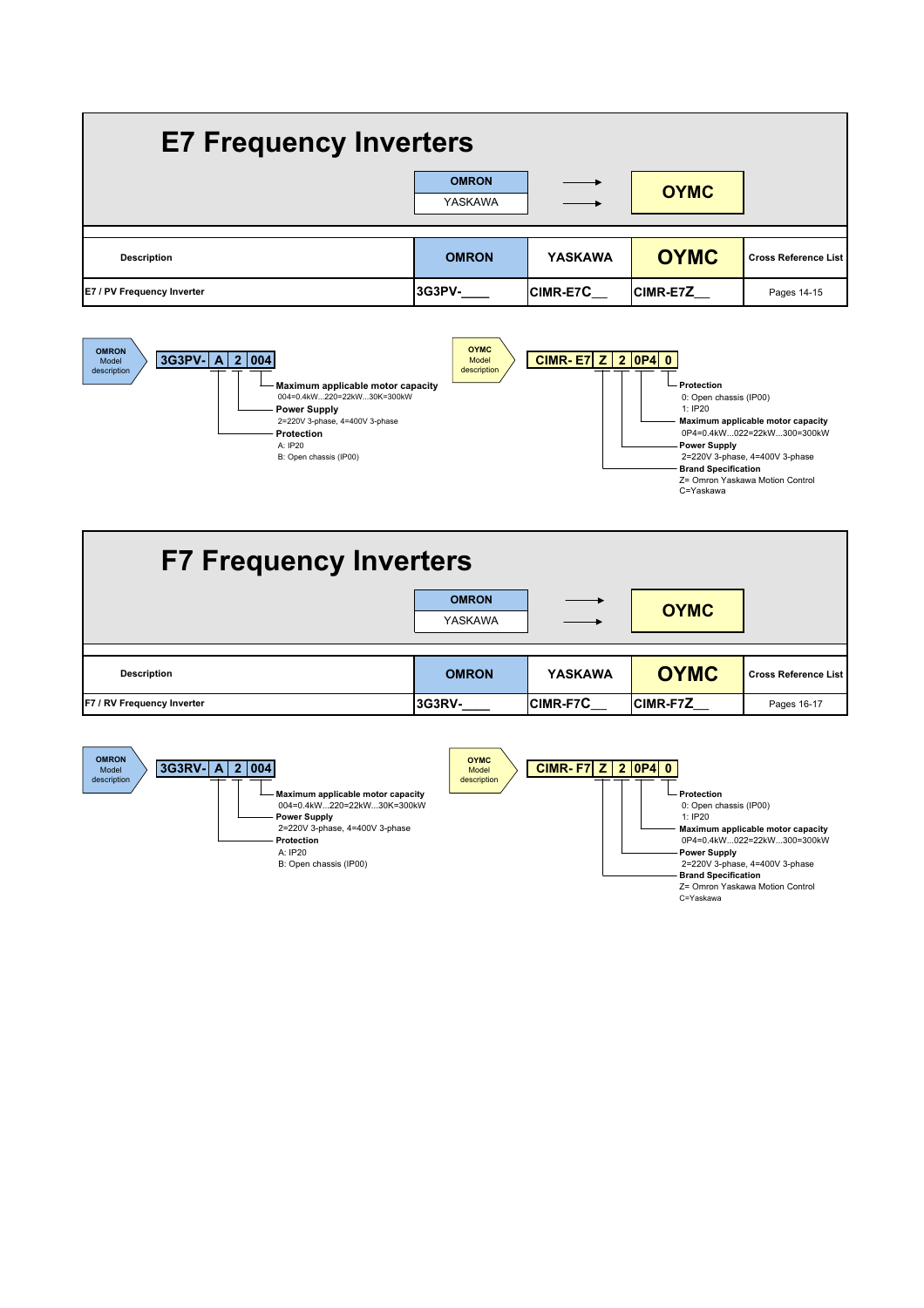|                               |             | <b>Inverter Characteristics</b>  |                                                           |                              |
|-------------------------------|-------------|----------------------------------|-----------------------------------------------------------|------------------------------|
| <b>Varispeed E7</b>           | Voltage     | <b>Protection</b>                | <b>Maximum</b><br>applicable<br>motor<br>capacity<br>(kW) | Rate<br>Outp<br>Curre<br>(A) |
|                               |             |                                  | 0,55                                                      | 1,8                          |
| <b>Varispeed E7 Models</b>    |             |                                  | 0,75                                                      | 2,1                          |
|                               |             | (IP20) NEMA1 as<br>standad       | 1,5<br>2,2                                                | 3,7<br>5,3                   |
| and Sysdrive 3G3PV            |             |                                  | 3,7                                                       | 7,6                          |
|                               |             |                                  | 4                                                         | 8,7                          |
|                               |             | (IP00) is option                 | 5,5                                                       | 12,5                         |
| <b>Cross Reference list</b>   |             |                                  | 7,5                                                       | 17                           |
|                               |             |                                  | 11                                                        | 24                           |
| <b>OMRON</b>                  |             |                                  | 15                                                        | 31                           |
| <b>OYMC</b><br><b>YASKAWA</b> |             |                                  | 18,5                                                      | 39                           |
|                               | 400V Class  |                                  | 22                                                        | 45                           |
|                               | (3-Phase)   |                                  | 30                                                        | 60                           |
|                               |             | Open Chassis Type                | 37                                                        | 75                           |
|                               |             | (IP00)                           | 45                                                        | 91                           |
|                               |             |                                  | 55                                                        | 112                          |
|                               |             | NEMA1(IP20) is                   | 75                                                        | 150                          |
|                               |             | option                           | 90                                                        | 180                          |
| <b>System combination</b>     |             |                                  | 110                                                       | 216                          |
|                               |             |                                  | 132                                                       | 260                          |
| · EMC Filters                 |             |                                  | 160                                                       | 304                          |
|                               |             |                                  | 185                                                       | 370                          |
|                               |             | Open Chassis Type                | 220                                                       | 506                          |
|                               |             | (IP00) Only                      | 300                                                       | 675                          |
|                               |             |                                  |                                                           |                              |
|                               |             |                                  | 0,55                                                      | 3,2                          |
|                               |             |                                  | 0,75                                                      | 4,1                          |
|                               |             | (IP20) NEMA1 as                  | 1,5                                                       | 7,0                          |
|                               |             | standad                          | 2,2                                                       | 9,6                          |
|                               |             |                                  | 3,7                                                       | 15                           |
|                               |             | (IP00) is option                 | 5,5                                                       | 23                           |
|                               |             |                                  | 7,5                                                       | 31                           |
|                               |             |                                  | 11                                                        | 45                           |
|                               | 200V Class  |                                  | 15                                                        | 58                           |
|                               | $(3-Phase)$ |                                  | 18,5                                                      | 71                           |
|                               |             | Open Chassis Type                | 22                                                        | 85                           |
|                               |             | (IP00)                           | $30\,$                                                    | 115                          |
|                               |             |                                  | 37                                                        | 145                          |
|                               |             | NEMA1(IP20) is                   | 45                                                        | 180                          |
|                               |             | option                           | 55                                                        | 215                          |
|                               |             |                                  | 75                                                        | 283                          |
|                               |             | Open Chassis Type<br>(IP00) Only | 90                                                        | 346                          |
|                               |             |                                  | 110                                                       | 415                          |

| <b>Inverter Characteristics</b> |                   |                                                           |                                          |  |  |  |  |  |
|---------------------------------|-------------------|-----------------------------------------------------------|------------------------------------------|--|--|--|--|--|
| Voltage                         | <b>Protection</b> | <b>Maximum</b><br>applicable<br>motor<br>capacity<br>(kW) | Rated<br>Output<br><b>Current</b><br>(A) |  |  |  |  |  |
|                                 |                   | 0,55                                                      | 1,8                                      |  |  |  |  |  |
|                                 |                   | 0,75                                                      | 2,1                                      |  |  |  |  |  |
|                                 | (IP20) NEMA1 as   | 1,5                                                       | 3,7                                      |  |  |  |  |  |
|                                 | standad           | 2,2                                                       | 5,3                                      |  |  |  |  |  |
|                                 |                   | 3,7                                                       | 7,6                                      |  |  |  |  |  |
|                                 |                   | 4                                                         | 8,7                                      |  |  |  |  |  |
|                                 | (IP00) is option  | 5,5                                                       | 12,5                                     |  |  |  |  |  |
|                                 |                   | 7,5                                                       | 17                                       |  |  |  |  |  |
|                                 |                   | 11                                                        | $\overline{24}$                          |  |  |  |  |  |
|                                 |                   | 15                                                        | 31                                       |  |  |  |  |  |
|                                 |                   | 18,5                                                      | $\overline{39}$                          |  |  |  |  |  |
| 400V Class                      |                   | 22                                                        | 45                                       |  |  |  |  |  |
| (3-Phase)                       |                   | 30                                                        | 60                                       |  |  |  |  |  |
|                                 | Open Chassis Type | 37                                                        | 75                                       |  |  |  |  |  |
|                                 | (IP00)            | 45                                                        | 91                                       |  |  |  |  |  |
|                                 |                   | 55                                                        | 112                                      |  |  |  |  |  |
|                                 | NEMA1(IP20) is    | 75                                                        | 150                                      |  |  |  |  |  |
|                                 | option            | 90                                                        | 180                                      |  |  |  |  |  |
|                                 |                   | 110                                                       | 216                                      |  |  |  |  |  |
|                                 |                   | 132                                                       | 260                                      |  |  |  |  |  |
|                                 |                   | 160                                                       | 304                                      |  |  |  |  |  |
|                                 |                   | 185                                                       | 370                                      |  |  |  |  |  |
|                                 | Open Chassis Type | 220                                                       | 506                                      |  |  |  |  |  |
|                                 | (IP00) Only       | 300                                                       | 675                                      |  |  |  |  |  |
|                                 |                   |                                                           |                                          |  |  |  |  |  |
|                                 |                   | 0,55                                                      | 3,2                                      |  |  |  |  |  |
|                                 |                   | 0,75                                                      | 4,1                                      |  |  |  |  |  |
|                                 | (IP20) NEMA1 as   | 1,5                                                       | 7,0                                      |  |  |  |  |  |
|                                 | standad           | 2,2                                                       | 9,6                                      |  |  |  |  |  |
|                                 |                   | 3,7                                                       | 15                                       |  |  |  |  |  |
|                                 |                   | 5,5                                                       | 23                                       |  |  |  |  |  |
|                                 | (IP00) is option  | 7,5                                                       | 31                                       |  |  |  |  |  |
|                                 |                   | 11                                                        | 45                                       |  |  |  |  |  |
| 200V Class                      |                   | 15                                                        | 58                                       |  |  |  |  |  |
| (3-Phase)                       |                   | 18,5                                                      | 71                                       |  |  |  |  |  |
|                                 | Open Chassis Type | 22                                                        | 85                                       |  |  |  |  |  |
|                                 | (IP00)            | 30                                                        | 115                                      |  |  |  |  |  |
|                                 |                   | 37                                                        | 145                                      |  |  |  |  |  |
|                                 | NEMA1(IP20) is    | 45                                                        | 180                                      |  |  |  |  |  |
|                                 | option            | 55                                                        | 215                                      |  |  |  |  |  |
|                                 |                   | 75                                                        | 283                                      |  |  |  |  |  |
|                                 | Open Chassis Type | 90                                                        | 346                                      |  |  |  |  |  |
|                                 | (IP00) Only       | 110                                                       | 415                                      |  |  |  |  |  |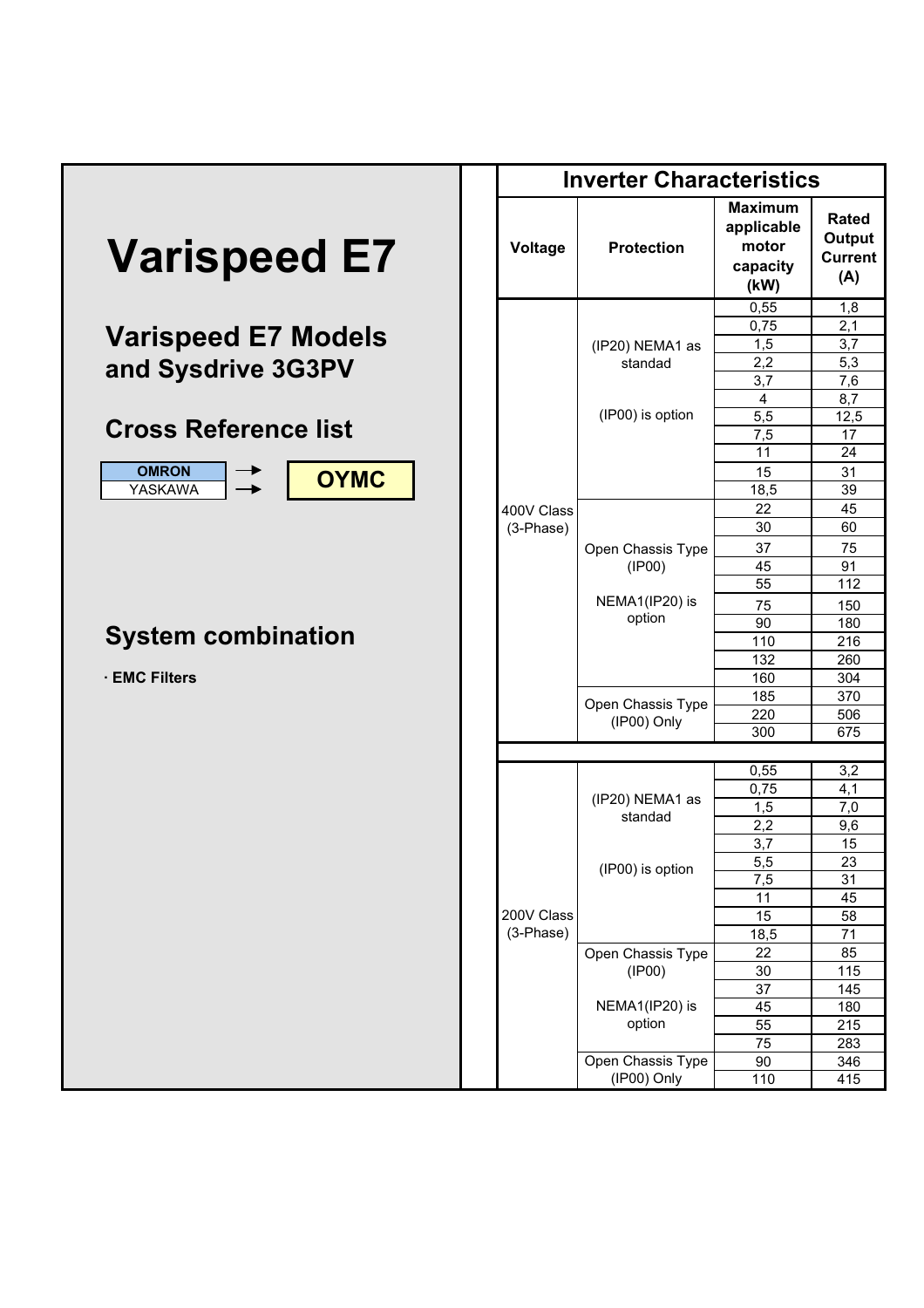|                                           | <b>Motor Model Equivalence</b>                                                 |                                                                  | <b>EMC Filter</b>   |                                          |                |                                  |
|-------------------------------------------|--------------------------------------------------------------------------------|------------------------------------------------------------------|---------------------|------------------------------------------|----------------|----------------------------------|
| <b>OMRON</b>                              | <b>YASKAWA</b>                                                                 | <b>OYMC</b>                                                      | <b>Filter model</b> | <b>Rated</b><br><b>Current</b><br>(Amps) | Weight<br>(kg) | <b>Dimensions</b><br>$W * D * H$ |
| 3G3PV-A4004<br>3G3PV-A4007<br>3G3PV-A4022 | CIMR-E7C40P41<br>CIMR-E7C40P71<br>3G3PV-A4015   CIMR-E7C41P51<br>CIMR-E7C42P21 | CIMR-E7Z40P41<br>CIMR-E7Z40P71<br>CIMR-E7Z41P51<br>CIMR-E7Z42P21 | 3G3RV-PFI3010-SE    | 10                                       | 1,1            | 141*46*330                       |
| 3G3PV-A4037<br>3G3PV-A4040<br>3G3PV-A4055 | CIMR-E7C43P71<br>CIMR-E7C44P01<br>CIMR-E7C45P51                                | CIMR-E7Z43P71<br>CIMR-E7Z44P01<br>CIMR-E7Z45P51                  | 3G3RV-PFI3018-SE    | 18                                       | 1,3            | 141*46*330                       |
| 3G3PV-A4075<br>3G3PV-A4110                | <b>CIMR-E7C47P51</b><br>CIMR-E7C40111                                          | CIMR-E7Z47P51<br>CIMR-E7Z40111                                   | 3G3RV-PFI3035-SE    | 35                                       | 2,1            | 206*50*355                       |
| 3G3PV-A4150<br>3G3PV-A4185                | CIMR-E7C40151<br>CIMR-E7C40181                                                 | CIMR-E7Z40151<br>CIMR-E7Z40181                                   | 3G3RV-PFI3060-SE    | 60                                       | 4,0            | 236*65*408                       |
| 3G3PV-B4220<br>3G3PV-B4300                | CIMR-E7C40220<br>CIMR-E7C40300                                                 | CIMR-E7Z40220<br>CIMR-E7Z40300                                   | 3G3RV-PFI3070-SE    | 70                                       | 3,4            | 80*185*329                       |
| 3G3PV-B4370<br>3G3PV-B4450<br>3G3PV-B4550 | CIMR-E7C40370<br>CIMR-E7C40450<br>CIMR-E7C40550                                | CIMR-E7Z40370<br>CIMR-E7Z40450<br>CIMR-E7Z40550                  | 3G3RV-PFI3130-SE    | 130                                      | 4,7            | 90*180*366                       |
| 3G3PV-B4750                               | CIMR-E7C40750                                                                  | CIMR-E7Z40750                                                    | 3G3RV-PFI3170-SE    | 170                                      | 6,0            | 120*170*451                      |
| 3G3PV-B4900<br>3G3PV-B411K                | CIMR-E7C40900<br>CIMR-E7C41100                                                 | CIMR-E7Z40900<br>CIMR-E7Z41100                                   | 3G3RV-PFI3200-SE    | 250                                      | 11             | 130*240*610                      |
| 3G3PV-B413K<br>3G3PV-B416K                | CIMR-E7C41320<br>CIMR-E7C41600                                                 | CIMR-E7Z41320<br>CIMR-E7Z41600                                   | 3G3RV-PFI3400-SE    | 400                                      | 18,5           | 300*160*610                      |
| 3G3PV-B418K<br>3G3PV-B420K                | CIMR-E7C41850<br>CIMR-E7C42200                                                 | CIMR-E7Z41850<br>CIMR-E7Z42200                                   | 3G3RV-PFI3600-SE    | 600                                      | 11,0           | 260*135*386                      |
| 3G3PV-B430K                               | CIMR-E7C43000                                                                  | CIMR-E7Z43000                                                    | 3G3RV-PFI3800-SE    | 800                                      | 31,0           | 300*160*716                      |
|                                           |                                                                                |                                                                  |                     |                                          |                |                                  |
| 3G3PV-A2007<br>3G3PV-A2015                | 3G3PV-A2004   CIMR-E7C20P41<br><b>CIMR-E7C20P71</b><br>CIMR-E7C21P51           | CIMR-E7Z20P41<br>CIMR-E7Z20P71<br>CIMR-E7Z21P51                  | 3G3RV-PFI3010-SE    | 10                                       | 1,1            | 141*45*330                       |
| 3G3PV-A2022                               | <b>CIMR-E7C22P21</b>                                                           | CIMR-E7Z22P21                                                    | 3G3RV-PFI3018-SE    | 18                                       | 1,3            | 141*46*330                       |
| 3G3PV-A2037                               | CIMR-E7C23P71<br>3G3PV-A2055   CIMR-E7C25P51   CIMR-E7Z25P51                   | CIMR-E7Z23P71                                                    | 3G3RV-PFI2035-SE    | 35                                       | 1,4            | 141*46*330                       |
| 3G3PV-A2110                               | 3G3PV-A2075   CIMR-E7C27P51  <br>CIMR-E7C20111                                 | CIMR-E7Z27P51<br>CIMR-E7Z20111                                   | 3G3RV-PFI2060-SE    | 60                                       | 3              | 206*60*355                       |
| 3G3PV-A2150<br>3G3PV-A2185                | CIMR-E7C20151<br>CIMR-E7C20181                                                 | CIMR-E7Z20151<br>CIMR-E7Z20181                                   | 3G3RV-PFI2100-SE    | 100                                      | 4,9            | 236*80*408                       |
| 3G3PV-B2220<br>3G3PV-B2300                | CIMR-E7C20220<br>CIMR-E7C20300                                                 | CIMR-E7Z20220<br>CIMR-E7Z20300                                   | 3G3RV-PFI2130-SE    | 130                                      | 4,3            | 90*180*366                       |
| 3G3PV-B2370                               | CIMR-E7C20370                                                                  | CIMR-E7Z20370                                                    | 3G3RV-PFI2160-SE    | 160                                      | 6,0            | 120*170*451                      |
| 3G3PV-B2450                               | CIMR-E7C20450                                                                  | CIMR-E7Z20450                                                    | 3G3RV-PFI2200-SE    | 200                                      | 11,0           | 130*240*610                      |
| 3G3PV-B2550                               | CIMR-E7C20550<br>3G3PV-B2750   CIMR-E7C20750                                   | CIMR-E7Z20550<br>CIMR-E7Z20750                                   | 3G3RV-PFI3400-SE    | 400                                      | 18,5           | 300*160*564                      |
|                                           | 3G3PV-B2900   CIMR-E7C20900                                                    | CIMR-E7Z20900                                                    |                     |                                          |                |                                  |
|                                           | 3G3PV-B211K   CIMR-E7C21100                                                    | CIMR-E7Z21100                                                    | 3G3RV-PFI3600-SE    | 600                                      | 11,0           | 260*135*386                      |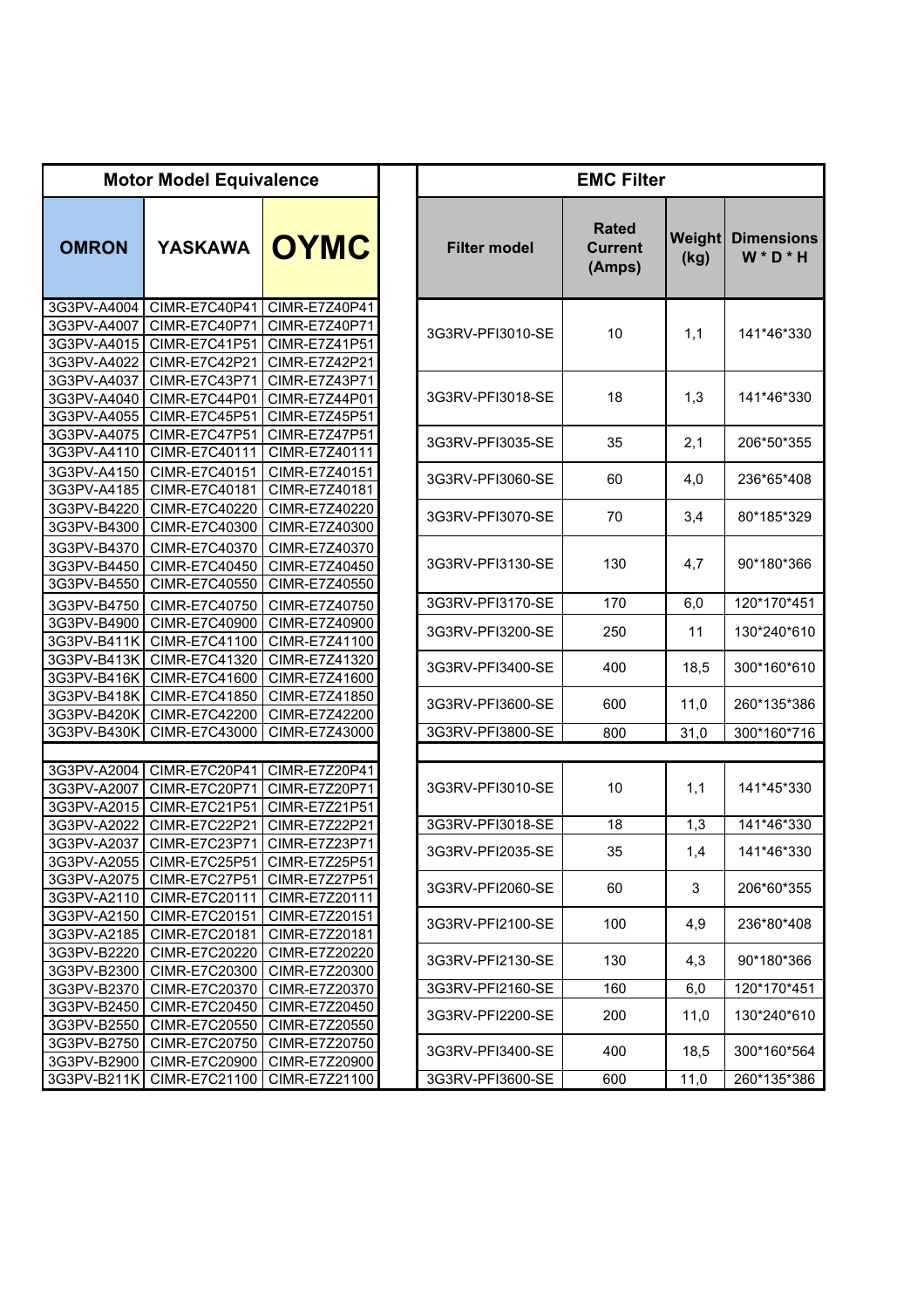|                             | <b>Inverter Characteristics</b> |                   |                                                           |                              |  |
|-----------------------------|---------------------------------|-------------------|-----------------------------------------------------------|------------------------------|--|
| <b>Varispeed F7</b>         | Voltage                         | <b>Protection</b> | <b>Maximum</b><br>applicable<br>motor<br>capacity<br>(kW) | Rate<br>Outp<br>Curre<br>(A) |  |
|                             |                                 |                   | 0,55                                                      | 1,8                          |  |
|                             |                                 |                   | 0,75                                                      | 2,1                          |  |
| <b>Varispeed F7 Models</b>  |                                 | (IP20) NEMA1 as   | 1,5                                                       | 3,7                          |  |
| and Sysdrive 3G3RV          |                                 | standad           | 2,2                                                       | 5,3                          |  |
|                             |                                 |                   | 3,7                                                       | $\overline{7,6}$             |  |
|                             |                                 | (IP00) is option  | $\overline{4}$<br>5,5                                     | 8,7<br>12,5                  |  |
| <b>Cross Reference list</b> |                                 |                   | 7,5                                                       | 17                           |  |
|                             |                                 |                   | 11                                                        | 24                           |  |
| <b>OMRON</b>                |                                 |                   | 15                                                        | 31                           |  |
| <b>OYMC</b><br>YASKAWA      |                                 |                   | 18,5                                                      | 39                           |  |
|                             |                                 |                   | 22                                                        | 45                           |  |
|                             | 400V Class<br>(3-Phase)         |                   | 30                                                        | 60                           |  |
|                             |                                 |                   | 37                                                        | 75                           |  |
|                             |                                 | Open Chassis Type |                                                           |                              |  |
|                             |                                 | (IP00)            | 45                                                        | 91                           |  |
|                             |                                 | NEMA1(IP20) is    | 55                                                        | 112                          |  |
|                             |                                 | option            | 75                                                        | 150                          |  |
| <b>System combination</b>   |                                 |                   | 90<br>110                                                 | 180<br>216                   |  |
|                             |                                 |                   | 132                                                       | 260                          |  |
| · EMC Filters               |                                 |                   | 160                                                       | 304                          |  |
|                             |                                 |                   | 185                                                       | 370                          |  |
|                             |                                 | Open Chassis Type | 220                                                       | 506                          |  |
|                             |                                 | (IP00) Only       | 300                                                       | 675                          |  |
|                             |                                 |                   |                                                           |                              |  |
|                             |                                 |                   | 0,55                                                      | 3,2                          |  |
|                             |                                 | (IP20) NEMA1 as   | 0,75                                                      | 4,1                          |  |
|                             |                                 | standad           | 1,5                                                       | 7,0                          |  |
|                             |                                 |                   | 2,2<br>$\overline{3.7}$                                   | 9,6<br>$\overline{15}$       |  |
|                             |                                 |                   | 5,5                                                       | 23                           |  |
|                             |                                 | (IP00) is option  | 7,5                                                       | 31                           |  |
|                             |                                 |                   | 11                                                        | 45                           |  |
|                             | 200V Class                      |                   | 15                                                        | 58                           |  |
|                             | (3-Phase)                       |                   | 18,5                                                      | 71                           |  |
|                             |                                 | Open Chassis Type | 22                                                        | 85                           |  |
|                             |                                 | (IP00)            | 30                                                        | 115                          |  |
|                             |                                 |                   | 37                                                        | 145                          |  |
|                             |                                 | NEMA1(IP20) is    | 45                                                        | 180                          |  |
|                             |                                 | option            | 55                                                        | 215                          |  |
|                             |                                 |                   | 75                                                        | 283                          |  |
|                             |                                 | Open Chassis Type | $90\,$                                                    | 346                          |  |
|                             |                                 | $(IP00)$ Only     | 110                                                       | 115                          |  |

| <b>Inverter Characteristics</b> |                             |                                                           |                                                 |  |  |  |  |
|---------------------------------|-----------------------------|-----------------------------------------------------------|-------------------------------------------------|--|--|--|--|
| Voltage                         | <b>Protection</b>           | <b>Maximum</b><br>applicable<br>motor<br>capacity<br>(kW) | <b>Rated</b><br>Output<br><b>Current</b><br>(A) |  |  |  |  |
|                                 |                             | 0,55                                                      | 1,8                                             |  |  |  |  |
|                                 |                             | 0,75                                                      | 2,1                                             |  |  |  |  |
|                                 | (IP20) NEMA1 as             | 1,5                                                       | 3,7                                             |  |  |  |  |
|                                 | standad                     | 2,2                                                       | 5,3                                             |  |  |  |  |
|                                 |                             | 3,7                                                       | 7,6                                             |  |  |  |  |
|                                 |                             | 4                                                         | 8,7                                             |  |  |  |  |
|                                 | (IP00) is option            | 5,5                                                       | 12,5                                            |  |  |  |  |
|                                 |                             | 7,5                                                       | 17                                              |  |  |  |  |
|                                 |                             | 11                                                        | 24                                              |  |  |  |  |
|                                 |                             | 15                                                        | 31                                              |  |  |  |  |
|                                 |                             | 18,5                                                      | 39                                              |  |  |  |  |
| 400V Class                      |                             | 22                                                        | 45                                              |  |  |  |  |
| (3-Phase)                       |                             | 30                                                        | 60                                              |  |  |  |  |
|                                 | Open Chassis Type           | 37                                                        | 75                                              |  |  |  |  |
|                                 | (IP00)                      | 45                                                        | 91                                              |  |  |  |  |
|                                 |                             | 55                                                        | 112                                             |  |  |  |  |
|                                 | NEMA1(IP20) is              | 75                                                        | 150                                             |  |  |  |  |
|                                 | option                      | 90                                                        | 180                                             |  |  |  |  |
|                                 |                             | 110                                                       | 216                                             |  |  |  |  |
|                                 |                             | 132                                                       | 260                                             |  |  |  |  |
|                                 |                             | 160                                                       | 304                                             |  |  |  |  |
|                                 |                             | 185                                                       | 370                                             |  |  |  |  |
|                                 | Open Chassis Type           | 220                                                       | 506                                             |  |  |  |  |
|                                 | (IP00) Only                 | 300                                                       | 675                                             |  |  |  |  |
|                                 |                             |                                                           |                                                 |  |  |  |  |
|                                 |                             | 0,55                                                      | 3,2                                             |  |  |  |  |
|                                 |                             | 0,75                                                      | 4,1                                             |  |  |  |  |
|                                 | (IP20) NEMA1 as             | 1,5                                                       | 7,0                                             |  |  |  |  |
|                                 | standad                     | 2,2                                                       | 9,6                                             |  |  |  |  |
|                                 |                             | 3,7                                                       | 15                                              |  |  |  |  |
|                                 | (IP00) is option            | 5,5                                                       | 23                                              |  |  |  |  |
|                                 |                             | 7,5                                                       | 31                                              |  |  |  |  |
|                                 |                             | 11                                                        | 45                                              |  |  |  |  |
| 200V Class                      |                             | 15                                                        | 58                                              |  |  |  |  |
| (3-Phase)                       |                             | 18,5                                                      | 71                                              |  |  |  |  |
|                                 | Open Chassis Type<br>(IP00) | 22                                                        | 85                                              |  |  |  |  |
|                                 |                             | 30                                                        | 115                                             |  |  |  |  |
|                                 | NEMA1(IP20) is              | 37                                                        | 145                                             |  |  |  |  |
|                                 | option                      | 45                                                        | 180                                             |  |  |  |  |
|                                 |                             | 55                                                        | 215                                             |  |  |  |  |
|                                 | Open Chassis Type           | 75                                                        | 283                                             |  |  |  |  |
|                                 | (IP00) Only                 | 90<br>110                                                 | 346<br>415                                      |  |  |  |  |
|                                 |                             |                                                           |                                                 |  |  |  |  |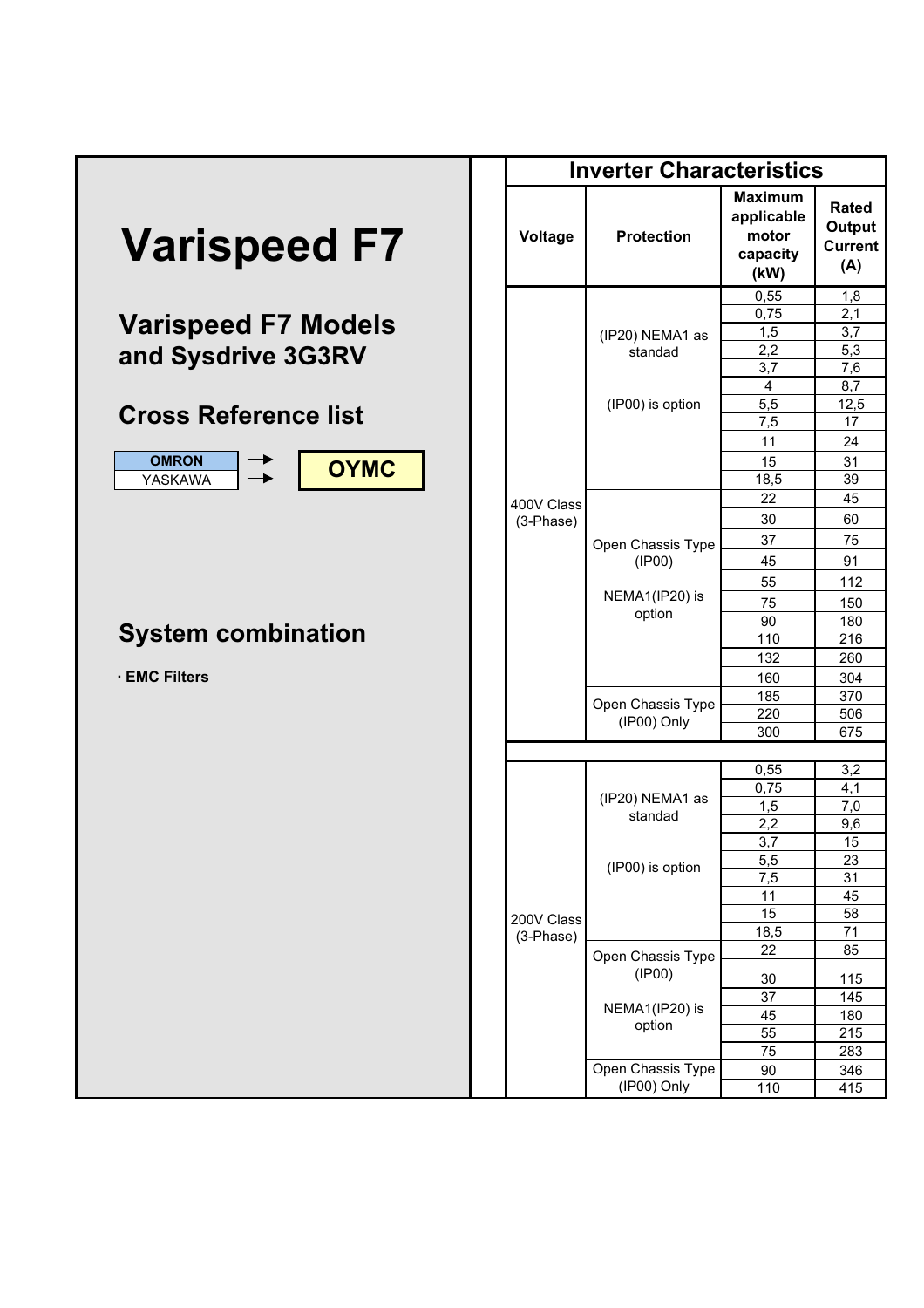|                            | <b>Motor Model Equivalence</b>               |                                       |                     |
|----------------------------|----------------------------------------------|---------------------------------------|---------------------|
| <b>OMRON</b>               | <b>YASKAWA</b>                               | <b>OYMC</b>                           | <b>Filter model</b> |
| 3G3RV-A4004<br>3G3RV-A4007 | CIMR-F7C40P41<br>CIMR-F7C40P71               | CIMR-F7Z40P41<br>CIMR-F7Z40P71        |                     |
| 3G3RV-A4015<br>3G3RV-A4022 | <b>CIMR-F7C41P51</b><br><b>CIMR-F7C42P21</b> | CIMR-F7Z41P51<br>CIMR-F7Z42P21        | 3G3RV-PFI3010-      |
| 3G3RV-A4037<br>3G3RV-A4040 | <b>CIMR-F7C43P71</b><br><b>CIMR-F7C44P01</b> | CIMR-F7Z43P71<br>CIMR-F7Z44P01        | 3G3RV-PFI3018-      |
| 3G3RV-A4055<br>3G3RV-A4075 | <b>CIMR-F7C45P51</b><br><b>CIMR-F7C47P51</b> | CIMR-F7Z45P51<br><b>CIMR-F7Z47P51</b> | 3G3RV-PFI3035-      |
| 3G3RV-A4110<br>3G3RV-A4150 | CIMR-F7C40111<br>CIMR-F7C40151               | CIMR-F7Z40111<br>CIMR-F7Z40151        | 3G3RV-PFI3060-      |
| 3G3RV-A4185<br>3G3RV-B4220 | CIMR-F7C40181<br>CIMR-F7C40220               | CIMR-F7Z40181<br>CIMR-F7Z40220        | 3G3RV-PFI3070-      |
| 3G3RV-B4300<br>3G3RV-B4370 | CIMR-F7C40300<br>CIMR-F7C40370               | CIMR-F7Z40300<br>CIMR-F7Z40370        |                     |
| 3G3RV-B4450<br>3G3RV-B4550 | CIMR-F7C40450<br>CIMR-F7C40550               | CIMR-F7Z40450<br>CIMR-F7Z40550        | 3G3RV-PFI3130-      |
| 3G3RV-B4750                | CIMR-F7C40750                                | CIMR-F7Z40750                         | 3G3RV-PFI3170-      |
| 3G3RV-B4900<br>3G3RV-B411K | CIMR-F7C40900<br>CIMR-F7C41100               | CIMR-F7Z40900<br>CIMR-F7Z41100        | 3G3RV-PFI3200-      |
| 3G3RV-B413K<br>3G3RV-B416K | CIMR-F7C41320<br>CIMR-F7C41600               | CIMR-F7Z41320<br>CIMR-F7Z41600        | 3G3RV-PFI3400-      |
| 3G3RV-B418K<br>3G3RV-B420K | CIMR-F7C41850<br>CIMR-F7C42200               | CIMR-F7Z41850<br>CIMR-F7Z42200        | 3G3RV-PFI3600-      |
| 3G3RV-B430K                | CIMR-F7C43000                                | CIMR-F7Z43000                         | 3G3RV-PFI3800-      |
| 3G3RV-A2004                | <b>CIMR-F7C20P41</b>                         | CIMR-F7Z20P41                         |                     |
| 3G3RV-A2007<br>3G3RV-A2015 | <b>CIMR-F7C20P71</b><br><b>CIMR-F7C21P51</b> | CIMR-F7Z20P71<br>CIMR-F7Z21P51        | 3G3RV-PFI3010-      |
| 3G3RV-A2022                | <b>CIMR-F7C22P21</b>                         | CIMR-F7Z22P21                         | 3G3RV-PFI3018-      |
| 3G3RV-A2037<br>3G3RV-A2055 | CIMR-F7C23P71<br>CIMR-F7C25P51               | CIMR-F7Z23P71<br>CIMR-F7Z25P51        | 3G3RV-PFI2035-      |
| 3G3RV-A2075<br>3G3RV-A2110 | <b>CIMR-F7C27P51</b><br>CIMR-F7C20111        | <b>CIMR-F7Z27P51</b><br>CIMR-F7Z20111 | 3G3RV-PFI2060-      |
| 3G3RV-A2150<br>3G3RV-A2185 | CIMR-F7C20151<br>CIMR-F7C20181               | CIMR-F7Z20151<br>CIMR-F7Z20181        | 3G3RV-PFI2100-      |
| 3G3RV-B2220<br>3G3RV-B2300 | CIMR-F7C20220<br>CIMR-F7C20300               | CIMR-F7Z20220<br>CIMR-F7Z20300        | 3G3RV-PFI2130-      |
| 3G3RV-B2370                | CIMR-F7C20370                                | CIMR-F7Z20370                         | 3G3RV-PFI2160-      |
| 3G3RV-B2450<br>3G3RV-B2550 | CIMR-F7C20450<br>CIMR-F7C20550               | CIMR-F7Z20450<br>CIMR-F7Z20550        | 3G3RV-PFI2200-      |
| 3G3RV-B2750                | CIMR-F7C20750<br>CIMR-F7C20900               | CIMR-F7Z20750                         | 3G3RV-PFI3400-      |
| 3G3RV-B2900<br>3G3RV-B211K | CIMR-F7C21100                                | CIMR-F7Z20900<br>CIMR-F7Z21100        | 3G3RV-PFI3600-      |

|                                                          | <b>Motor Model Equivalence</b>                                                 |                                                                  |                     | <b>EMC Filter</b>                        |                |                                  |
|----------------------------------------------------------|--------------------------------------------------------------------------------|------------------------------------------------------------------|---------------------|------------------------------------------|----------------|----------------------------------|
| <b>OMRON</b>                                             | <b>YASKAWA</b>                                                                 | <b>OYMC</b>                                                      | <b>Filter model</b> | <b>Rated</b><br><b>Current</b><br>(Amps) | Weight<br>(kg) | <b>Dimensions</b><br>$W * D * H$ |
| 3G3RV-A4004<br>3G3RV-A4007<br>3G3RV-A4015<br>3G3RV-A4022 | CIMR-F7C40P41<br><b>CIMR-F7C40P71</b><br><b>CIMR-F7C41P51</b><br>CIMR-F7C42P21 | CIMR-F7Z40P41<br>CIMR-F7Z40P71<br>CIMR-F7Z41P51<br>CIMR-F7Z42P21 | 3G3RV-PFI3010-SE    | 10                                       | 1,1            | 141*46*330                       |
| 3G3RV-A4037<br>3G3RV-A4040<br>3G3RV-A4055                | CIMR-F7C43P71<br><b>CIMR-F7C44P01</b><br><b>CIMR-F7C45P51</b>                  | CIMR-F7Z43P71<br>CIMR-F7Z44P01<br>CIMR-F7Z45P51                  | 3G3RV-PFI3018-SE    | 18                                       | 1,3            | 141*46*330                       |
| 3G3RV-A4075<br>3G3RV-A4110                               | <b>CIMR-F7C47P51</b><br>CIMR-F7C40111                                          | CIMR-F7Z47P51<br>CIMR-F7Z40111                                   | 3G3RV-PFI3035-SE    | 35                                       | 2,1            | 206*50*355                       |
| 3G3RV-A4150<br>3G3RV-A4185                               | CIMR-F7C40151<br>CIMR-F7C40181                                                 | CIMR-F7Z40151<br>CIMR-F7Z40181                                   | 3G3RV-PFI3060-SE    | 60                                       | 4,0            | 236*65*408                       |
| 3G3RV-B4220<br>3G3RV-B4300                               | CIMR-F7C40220<br>CIMR-F7C40300                                                 | CIMR-F7Z40220<br>CIMR-F7Z40300                                   | 3G3RV-PFI3070-SE    | 70                                       | 3,4            | 80*185*329                       |
| 3G3RV-B4370<br>3G3RV-B4450<br>3G3RV-B4550                | CIMR-F7C40370<br>CIMR-F7C40450<br>CIMR-F7C40550                                | CIMR-F7Z40370<br>CIMR-F7Z40450<br>CIMR-F7Z40550                  | 3G3RV-PFI3130-SE    | 130                                      | 4,7            | 90*180*366                       |
| 3G3RV-B4750                                              | CIMR-F7C40750                                                                  | CIMR-F7Z40750                                                    | 3G3RV-PFI3170-SE    | 170                                      | 6,0            | 120*170*451                      |
| 3G3RV-B4900<br>3G3RV-B411K                               | CIMR-F7C40900<br>CIMR-F7C41100                                                 | CIMR-F7Z40900<br>CIMR-F7Z41100                                   | 3G3RV-PFI3200-SE    | 250                                      | 11             | 130*240*610                      |
| 3G3RV-B413K<br>3G3RV-B416K                               | CIMR-F7C41320<br>CIMR-F7C41600                                                 | CIMR-F7Z41320<br>CIMR-F7Z41600                                   | 3G3RV-PFI3400-SE    | 400                                      | 18,5           | 300*160*610                      |
| 3G3RV-B418K<br>3G3RV-B420K                               | CIMR-F7C41850<br>CIMR-F7C42200                                                 | CIMR-F7Z41850<br>CIMR-F7Z42200                                   | 3G3RV-PFI3600-SE    | 600                                      | 11,0           | 260*135*386                      |
| 3G3RV-B430K                                              | CIMR-F7C43000                                                                  | CIMR-F7Z43000                                                    | 3G3RV-PFI3800-SE    | 800                                      | 31,0           | 300*160*716                      |
|                                                          |                                                                                |                                                                  |                     |                                          |                |                                  |
| 3G3RV-A2004<br>3G3RV-A2007<br>3G3RV-A2015                | <b>CIMR-F7C20P41</b><br><b>CIMR-F7C20P71</b><br>CIMR-F7C21P51                  | <b>CIMR-F7Z20P41</b><br>CIMR-F7Z20P71<br>CIMR-F7Z21P51           | 3G3RV-PFI3010-SE    | 10                                       | 1,1            | 141*45*330                       |
| 3G3RV-A2022                                              | CIMR-F7C22P21                                                                  | CIMR-F7Z22P21                                                    | 3G3RV-PFI3018-SE    | 18                                       | 1,3            | 141*46*330                       |
| 3G3RV-A2037<br>3G3RV-A2055                               | CIMR-F7C23P71<br><b>CIMR-F7C25P51</b>                                          | CIMR-F7Z23P71<br>CIMR-F7Z25P51                                   | 3G3RV-PFI2035-SE    | 35                                       | 1,4            | 141*46*330                       |
| 3G3RV-A2075<br>3G3RV-A2110                               | <b>CIMR-F7C27P51</b><br>CIMR-F7C20111                                          | CIMR-F7Z27P51<br>CIMR-F7Z20111                                   | 3G3RV-PFI2060-SE    | 60                                       | 3              | 206*60*355                       |
| 3G3RV-A2150<br>3G3RV-A2185                               | CIMR-F7C20151<br>CIMR-F7C20181                                                 | CIMR-F7Z20151<br>CIMR-F7Z20181                                   | 3G3RV-PFI2100-SE    | 100                                      | 4,9            | 236*80*408                       |
| 3G3RV-B2220<br>3G3RV-B2300                               | CIMR-F7C20220<br>CIMR-F7C20300                                                 | CIMR-F7Z20220<br>CIMR-F7Z20300                                   | 3G3RV-PFI2130-SE    | 130                                      | 4,3            | 90*180*366                       |
| 3G3RV-B2370                                              | CIMR-F7C20370                                                                  | CIMR-F7Z20370                                                    | 3G3RV-PFI2160-SE    | 160                                      | 6,0            | 120*170*451                      |
| 3G3RV-B2450                                              | CIMR-F7C20450                                                                  | CIMR-F7Z20450                                                    | 3G3RV-PFI2200-SE    | 200                                      | 11,0           | 130*240*610                      |
| 3G3RV-B2550                                              | CIMR-F7C20550                                                                  | CIMR-F7Z20550                                                    |                     |                                          |                |                                  |
| 3G3RV-B2750                                              | CIMR-F7C20750                                                                  | CIMR-F7Z20750                                                    | 3G3RV-PFI3400-SE    | 400                                      | 18,5           | 300*160*564                      |
| 3G3RV-B2900                                              | CIMR-F7C20900                                                                  | CIMR-F7Z20900                                                    |                     |                                          |                |                                  |
| 3G3RV-B211K                                              | CIMR-F7C21100                                                                  | CIMR-F7Z21100                                                    | 3G3RV-PFI3600-SE    | 600                                      | 11,0           | 260*135*386                      |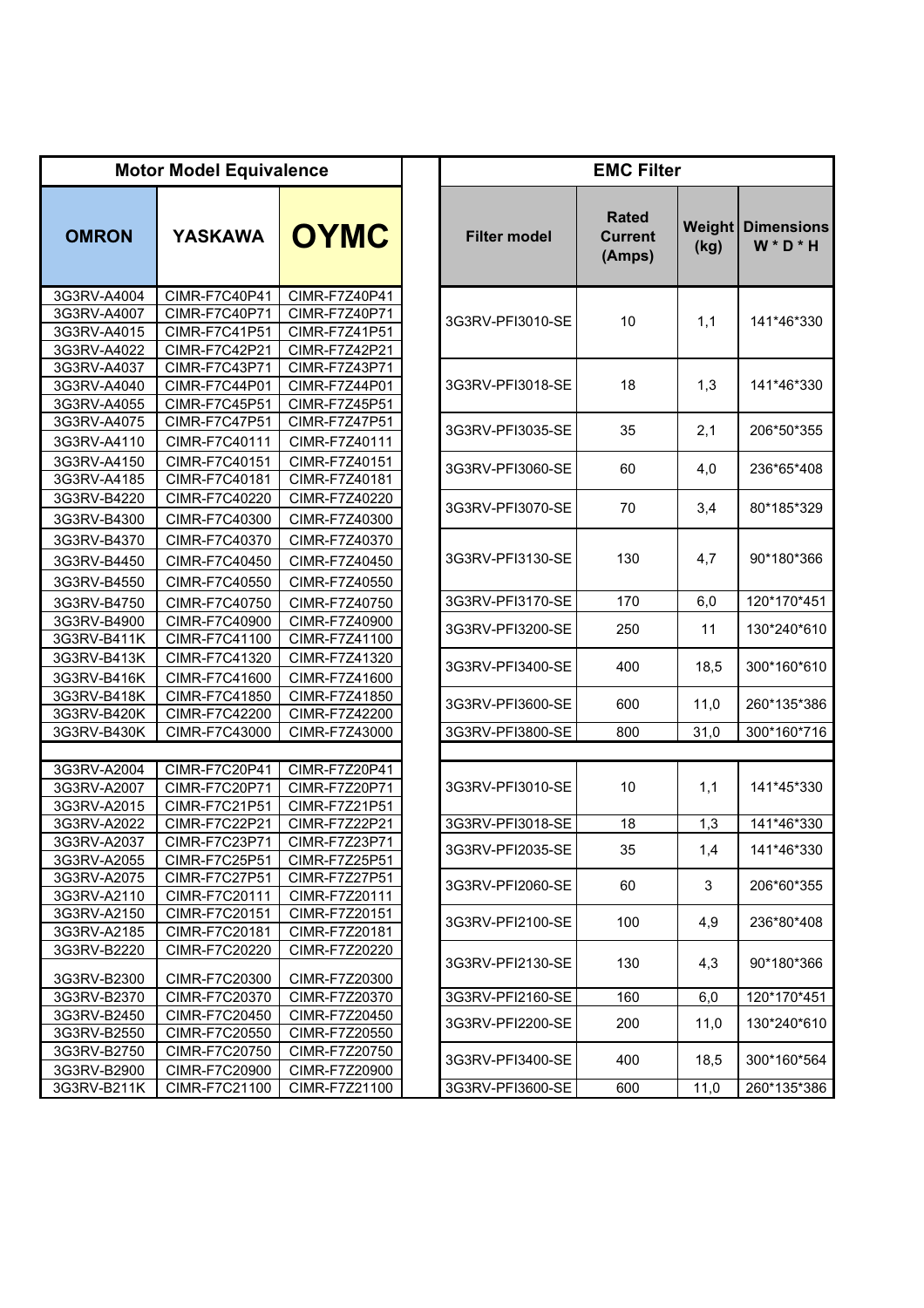| Product Comparison Sigma II-OY vs W-Series vs Sigma-II                              |                                                                            |                                                    |                                                                                                                     |                                                                                     |  |  |  |
|-------------------------------------------------------------------------------------|----------------------------------------------------------------------------|----------------------------------------------------|---------------------------------------------------------------------------------------------------------------------|-------------------------------------------------------------------------------------|--|--|--|
|                                                                                     | Feature                                                                    | <b>OMRON</b><br><b>Omnuc W</b>                     | <b>YASKAWA</b><br>Sigma II                                                                                          | <b>OYMC</b><br><b>Sigma II</b>                                                      |  |  |  |
| Appearance                                                                          | Company logo<br><b>I</b> Product Name<br><b>IMODEL</b><br>Digital Operator | OMRON logo<br><b>Omnuc W Series</b><br>R88D-WT**** | YASKAWA logo<br>Sigma II Series<br>ISGDH-***<br>OMRON color/symbol w/OMRON logo YASKAWA color/symbol w/YASKAWA logo | OYMC logo<br>Sigma II Series<br>ISGDH-***-OY<br>YASKAWA color/symbol w/YASKAWA logo |  |  |  |
| JUSP-OP02A<br>R88A-PR02W<br>JUSP-OP02A<br>Digital operator<br><b>User Interface</b> |                                                                            |                                                    |                                                                                                                     |                                                                                     |  |  |  |

| Product Comparison E7Z vs 3G3PV vs E7C |                     |                      |                                                                     |                                |  |  |  |
|----------------------------------------|---------------------|----------------------|---------------------------------------------------------------------|--------------------------------|--|--|--|
|                                        | Feature             | <b>OMRON</b><br>PV   | <b>YASKAWA</b><br>E7C                                               | <b>OYMC</b><br>E7Z             |  |  |  |
| Appearance                             | Company logo        | OMRON logo           | YASKAWA logo                                                        | OYMC logo                      |  |  |  |
|                                        | <b>Product Name</b> | Sysdrive 3G3PV       | Varipeed E7                                                         | Varispeed E7                   |  |  |  |
|                                        | <b>IMODEL</b>       | 3G3PV-*****          | CIMR-E7C****                                                        | CIMR-E7Z****                   |  |  |  |
|                                        | Digital Operator    |                      | OMRON color/symbol w/OMRON logo YASKAWA color/symbol w/YASKAWA logo | OMRON color/symbol w/OYMC logo |  |  |  |
|                                        |                     |                      |                                                                     |                                |  |  |  |
| <b>User Interface</b>                  | Digital operator    | PJVOP-161 (LED type) | JVOP-161 (LED type)                                                 | JVOP-161-OY (LED type)         |  |  |  |

# **Product Comparison F7Z vs 3G3RV vs F7C**

|                            | Feature                           | <b>OMRON</b><br><b>RV</b>           | YASKAWA<br>F7C                      | <b>OYMC</b><br>F7Z                                                                                        |
|----------------------------|-----------------------------------|-------------------------------------|-------------------------------------|-----------------------------------------------------------------------------------------------------------|
| Appearance                 | Company logo                      | OMRON logo                          | YASKAWA logo                        | OYMC logo                                                                                                 |
|                            | Product Name                      | Sysdrive 3G3RV                      | Varipeed F7                         | Varispeed F7                                                                                              |
|                            | <b>MODEL</b>                      | 3G3RV-*****                         | <b>CIMR-F7C****</b>                 | CIMR-F7Z****                                                                                              |
|                            | Digital Operator                  | OMRON color/symbol w/OMRON logo     | YASKAWA color/symbol w/YASKAWA logo | OMRON color/symbol w/OYMC logo                                                                            |
|                            |                                   |                                     |                                     |                                                                                                           |
| <b>Basic Specification</b> | Overload/carrier fc/rated current | VT/Hi-fc, CT/Lo-fc                  |                                     | VT/Hi-fc, CT/Lo-fc<br>VT/lo-fc/hi-current (VT2), CT/Hi-fc/Lo-Current                                      |
|                            | Control mode                      | V/f, V/f w/PG, VVC                  |                                     | V/f, V/f w/PG, VVC, FVC                                                                                   |
|                            | Speed control range               | 1:100                               |                                     | 1:100, 1:1000 (FVC)                                                                                       |
|                            | Speed control accuracy            | $+/-0.2%$                           |                                     | $+/-0.2\%$ , $+/-0.02\%$ (FVC)                                                                            |
|                            | Torque control                    | not possible                        |                                     | Possible                                                                                                  |
|                            |                                   |                                     |                                     |                                                                                                           |
| User Interface             | Digital operator                  | PJVOP-161 (LED type)                | JVOP-161 (LED yype)                 | JVOP-160-OY (LCD type)                                                                                    |
|                            |                                   |                                     |                                     |                                                                                                           |
| <b>Option units</b>        | Option Boards Available           | Serial communication option (SI-xx) |                                     | Serial communication option (Si-xx)<br><b>Analog input option (A1-xx)</b><br>Digital input option (Di-xx) |